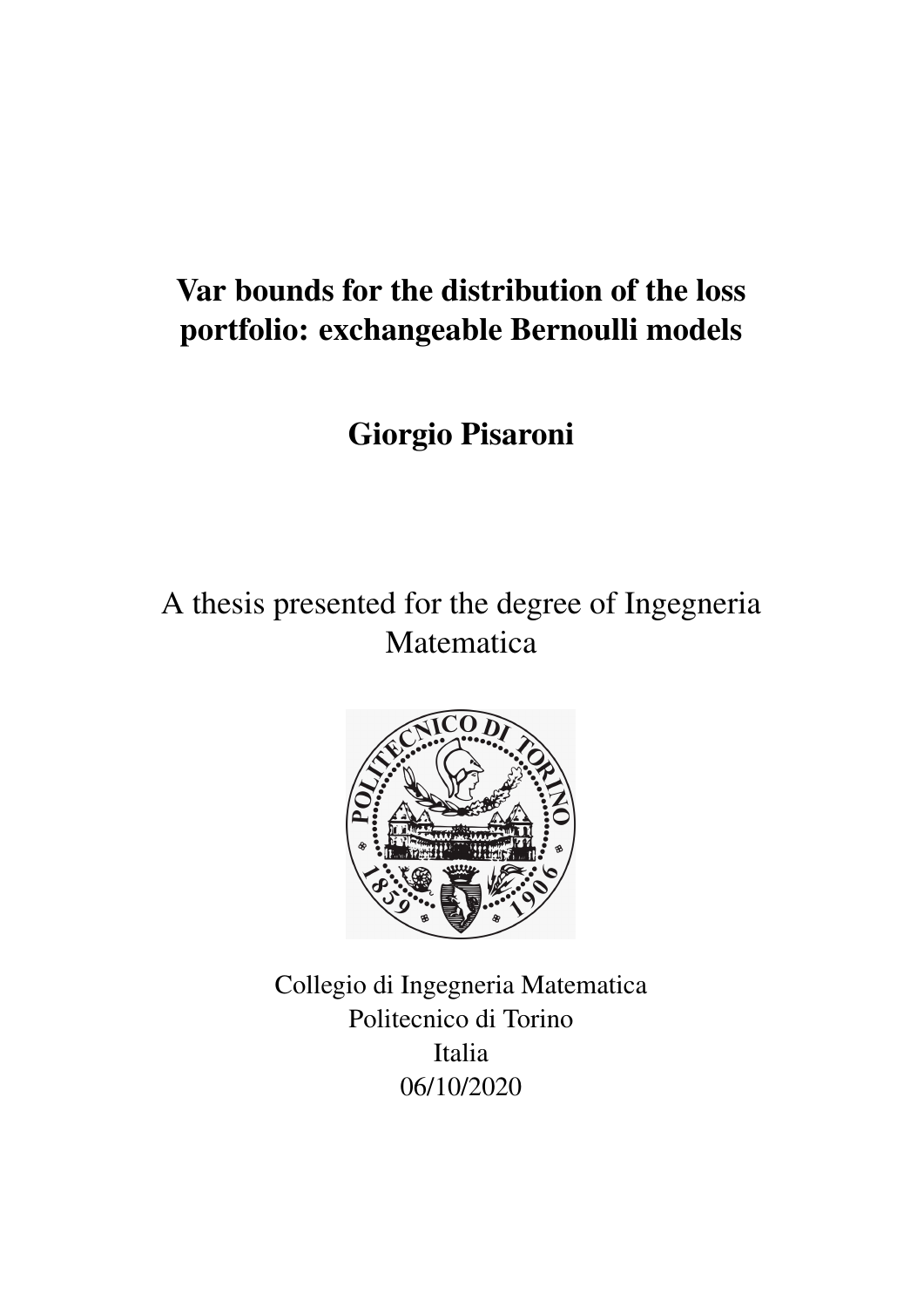#### Abstract

This thesis studies the modeling of credit risk in static credit portfolios. In this context one of the most important issues is to understand the dependence between defaults, that is one of the measures that helps shaping the probability distribution of the total loss of a credit portfolio. In many cases this dependence is difficult to define, and therefore it is hard to find directly the related risk measures (such as the VaR). For this reason, we investigate the sharp bounds of the VaR of the total loss distribution defined in [1] in two cases : when we do not know correlation between defaults and when we consider an estimation  $\rho$  of it. In particular in [1] they consider the indicators of default to be exchangeable and that the marginal distribution of each default is a Bernoulli with probability *p*.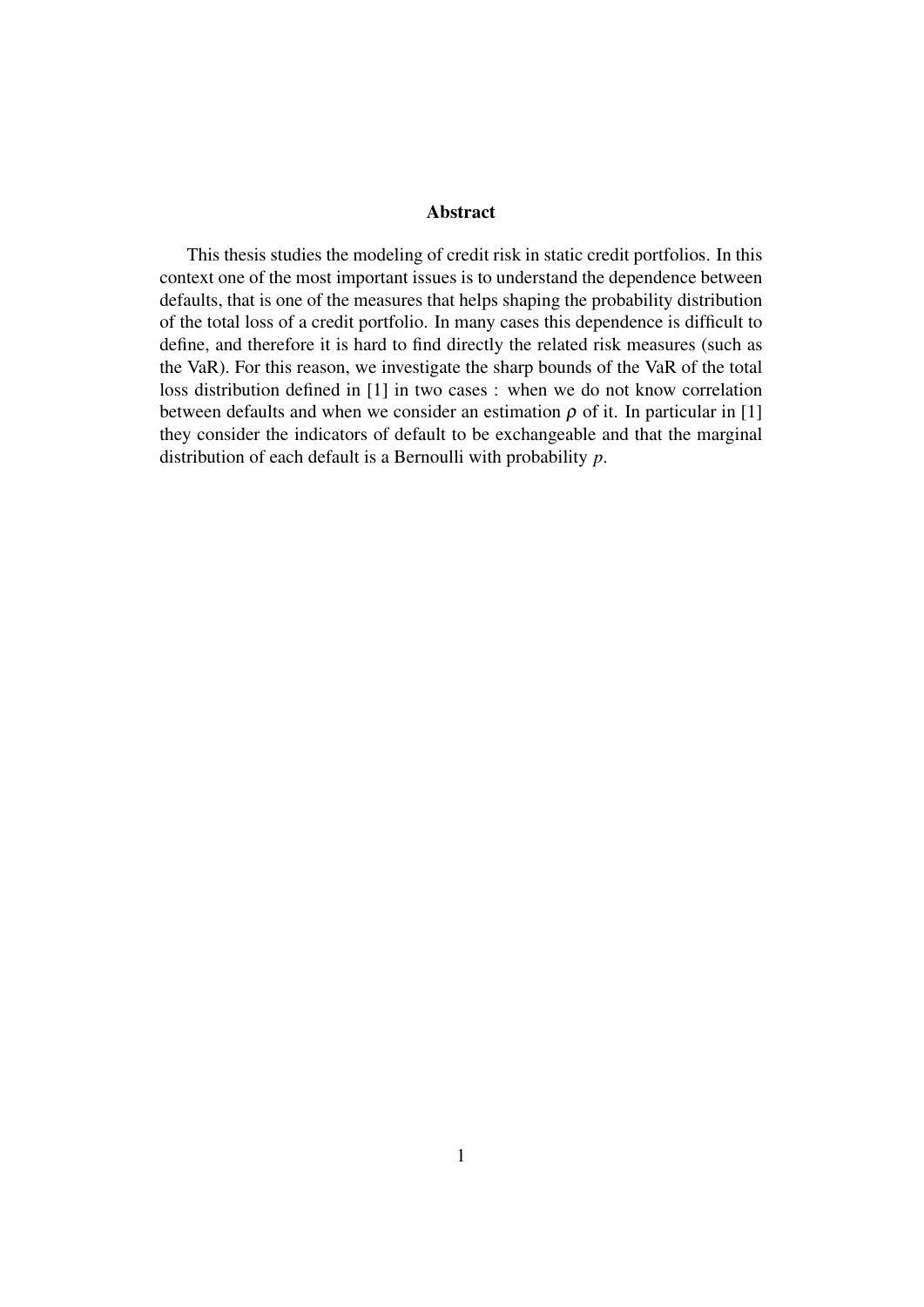## **Contents**

|                | <b>Introduction</b> |                                                                                  | $\overline{\mathbf{4}}$ |  |  |  |  |
|----------------|---------------------|----------------------------------------------------------------------------------|-------------------------|--|--|--|--|
| 1              |                     | <b>Risk Management</b>                                                           |                         |  |  |  |  |
|                | 1.1                 |                                                                                  | $\overline{5}$          |  |  |  |  |
|                | 1.2                 |                                                                                  | 6                       |  |  |  |  |
|                | 1.3                 |                                                                                  | $\overline{7}$          |  |  |  |  |
|                | 1.4                 |                                                                                  | 8                       |  |  |  |  |
|                | 1.5                 |                                                                                  | 10                      |  |  |  |  |
| $\overline{2}$ |                     | <b>Credit Risk Management</b>                                                    | 12                      |  |  |  |  |
|                | 2.1                 | Introduction to credit risk modeling                                             | 12                      |  |  |  |  |
|                |                     | 2.1.1                                                                            | 12                      |  |  |  |  |
|                |                     | Challenges in Credit Risk Management<br>2.1.2                                    | 13                      |  |  |  |  |
|                | 2.2                 | The basis of all structural models of defaults: the Merton model.                | 14                      |  |  |  |  |
|                |                     | 2.2.1                                                                            | 14                      |  |  |  |  |
|                | 2.3                 | Mathemathical background and definition of mixture models                        | 16                      |  |  |  |  |
|                |                     | De Finetti's Representation model<br>2.3.1                                       | 16                      |  |  |  |  |
|                |                     | 2.3.2                                                                            | 17                      |  |  |  |  |
| $3^{\circ}$    |                     | <b>Problem Description</b>                                                       | 19                      |  |  |  |  |
|                | 3.1                 | Portfolio Var bounds with fixed marginal distributions                           | 20                      |  |  |  |  |
|                | 3.2                 | Explicit calculation of the bounds $\ldots \ldots \ldots \ldots \ldots$          | 21                      |  |  |  |  |
|                | 3.3                 | Portfolio bounds for exchangeable Bernoulli defaults                             | 23                      |  |  |  |  |
| 4              |                     | <b>Comparison of the bounds</b>                                                  | 25                      |  |  |  |  |
|                | 4.1                 |                                                                                  | 25                      |  |  |  |  |
|                | 4.2                 |                                                                                  | 27                      |  |  |  |  |
|                |                     | 4.2.1                                                                            | 27                      |  |  |  |  |
|                |                     | Scenario 2: $p=1,49\% \ldots \ldots \ldots \ldots \ldots \ldots \ldots$<br>4.2.2 | 28                      |  |  |  |  |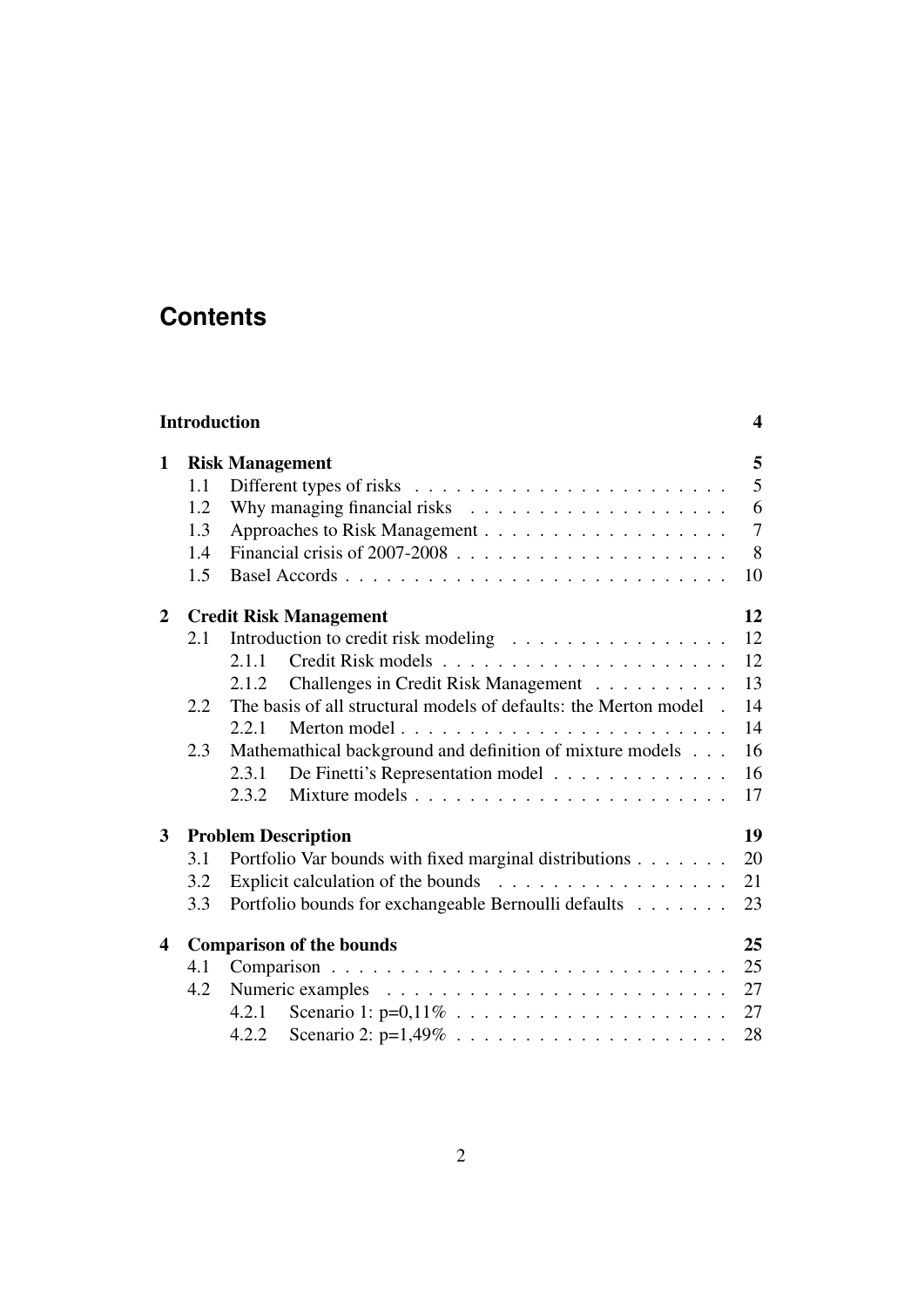|                          | 5 Problem description with given correlation $\rho$                  |                                                                       |                                                                                  |    |  |
|--------------------------|----------------------------------------------------------------------|-----------------------------------------------------------------------|----------------------------------------------------------------------------------|----|--|
|                          |                                                                      | 5.1 Portfolio bounds for exchangeable Bernoulli defaults and correla- |                                                                                  |    |  |
|                          |                                                                      |                                                                       |                                                                                  | 30 |  |
|                          | 5.2 Portfolio Var bounds with fixed marginal distributions and vari- |                                                                       |                                                                                  |    |  |
|                          |                                                                      |                                                                       | ance constraint $\ldots \ldots \ldots \ldots \ldots \ldots \ldots \ldots \ldots$ | 31 |  |
|                          | 5.3                                                                  |                                                                       |                                                                                  |    |  |
|                          |                                                                      |                                                                       |                                                                                  |    |  |
|                          |                                                                      |                                                                       |                                                                                  |    |  |
| <b>Conclusions</b><br>6. |                                                                      |                                                                       | 36                                                                               |    |  |
|                          |                                                                      | <b>Bibliography</b>                                                   |                                                                                  |    |  |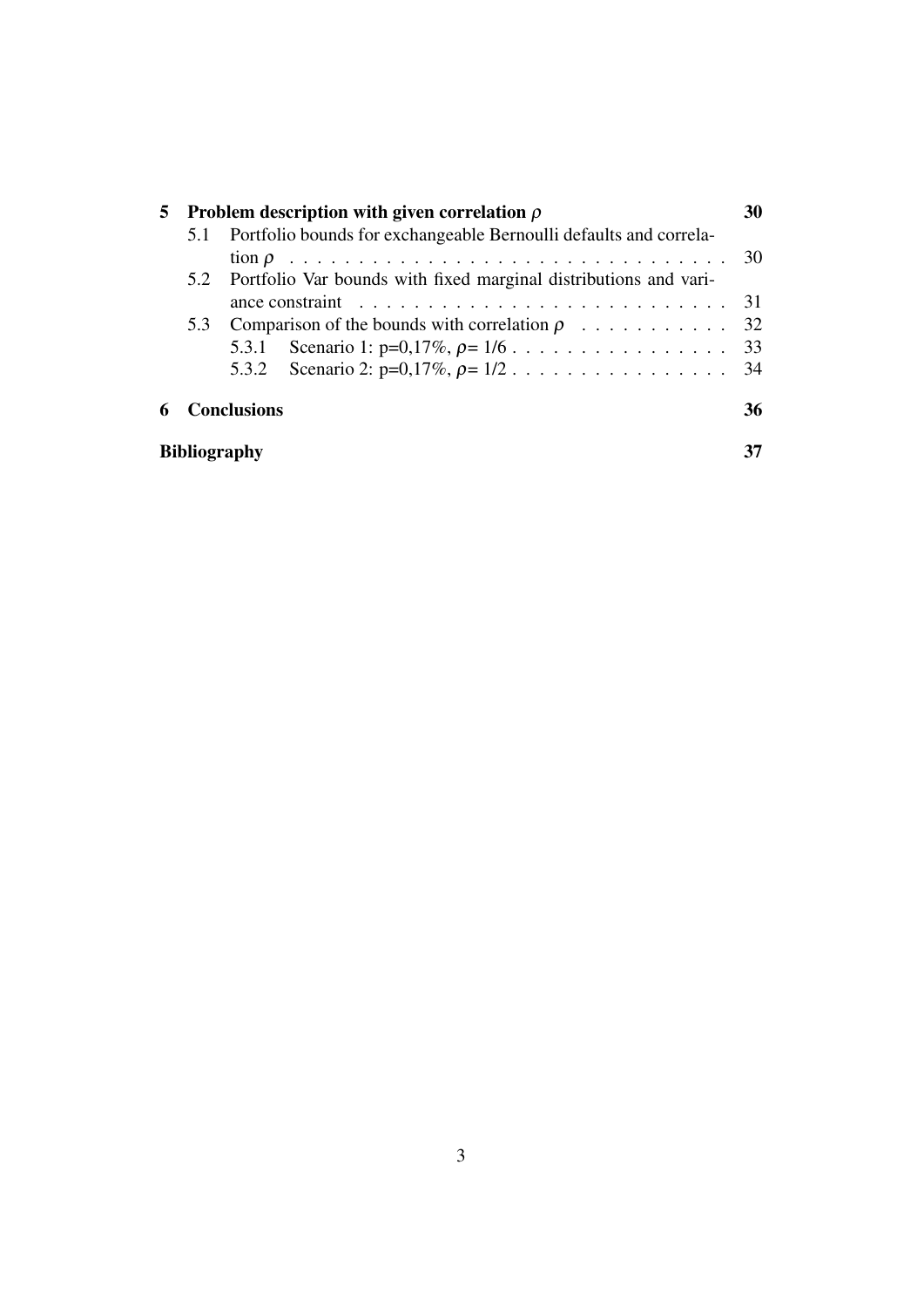#### **Introduction**

Credit Risk Management has become crucial among financial institutions. Not only does credit risk management generate stability and reassure stakeholders, but it can also lead to higher returns. However, in many circumstances risk managers do not have enough pieces of information to properly define risk measures. For instance, a variable that is difficult to estimate is correlation between defaults, which plays a paramount role in the determination of the total loss distribution of credit portfolios. Default correlation is present as obligors tend to have strong borrower-lender relationships (if these are financial institutions) and because they are subject to the same macroeconomic factors.

This thesis is based on the results of [1]. Here the authors model credit risk of a portfolio of obligors when defaults are modeled with an exchangeable Bernoulli vector in two contexts: with an estimation of correlation between defaults and with no information about it. In particular, they find sharp bounds of the Valueat-Risk (VaR) of the distribution of the loss for each context. In this work we compare these bounds with other bounds defined thanks to [2] and by setting the hypothesis as paper [1]. The latter bounds, unlike the ones defined in [1], are not sharp. Several numerical examples will then be provided.

The rest of this thesis is organized as follows. In Chapter 1 we give an overview on Risk Management, by introducing the most common financial risks, the approaches and a brief history. Chapter 2 focuses on Credit Risk Management, by showing the importance of dependence modeling and some of the most famous credit risk models, such as Merton model and the mixture models. In particular, mixture models will be defined after setting the mathematical framework with De Finetti's representation theorem. In Chapter 3 the mathematical framework is set (with no mention on correlation), and a definition of the two couples of bounds for the Value-at-Risk is given from [1] and [2]. In Chapter 4 we will compare the bounds, and two numeric examples will be presented. In Chapter 5 we will propose two new couple of bounds for the VaR from [1] and [2] considering an estimation of the correlation between defaults. These bounds will be then compared thanks to two numerical examples.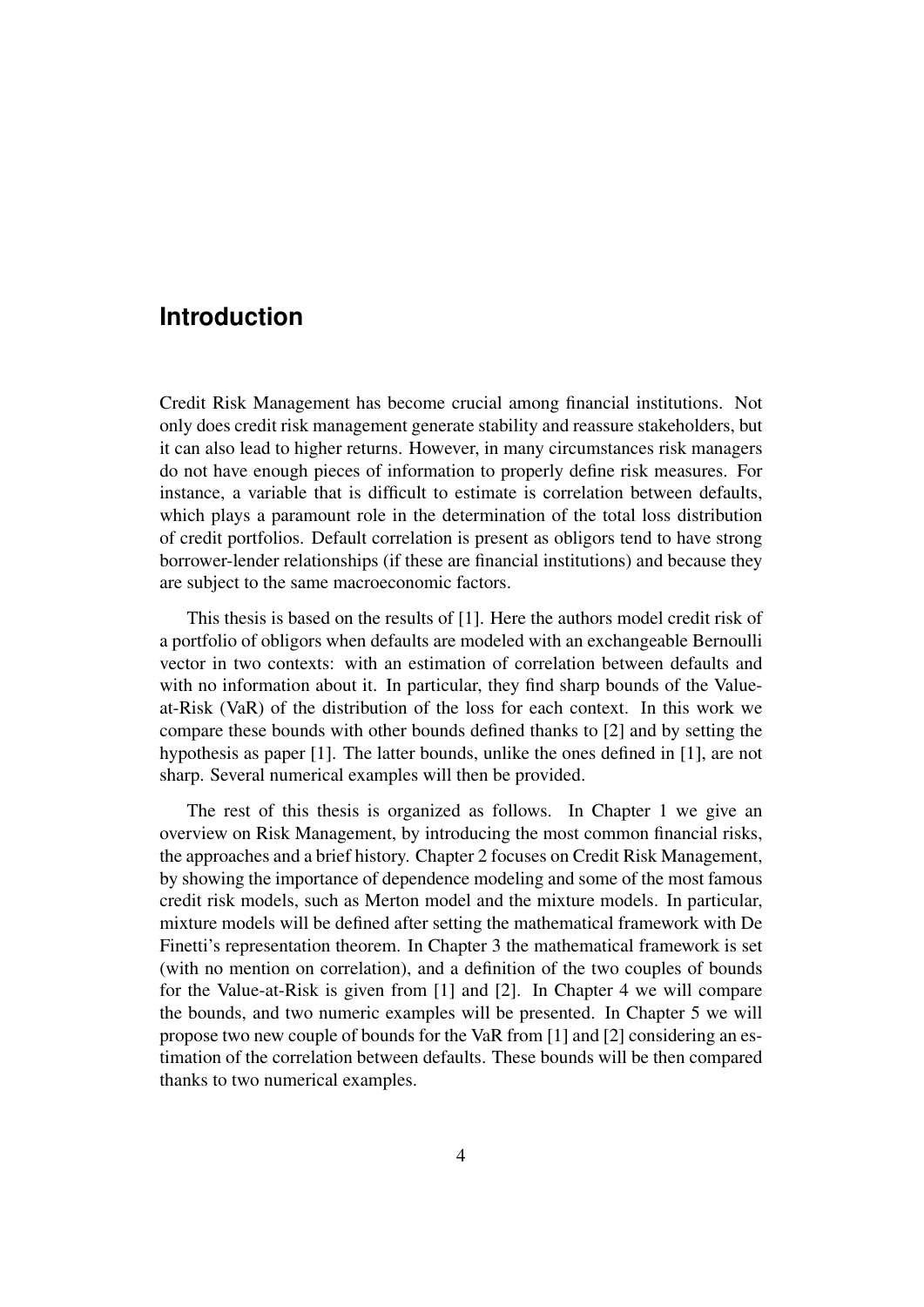### **1 Risk Management**

The concept of risk is usually seen in a negative way; it is usually connected to hazard or to bad consequences. The general idea of risk is usually connected only to its downside and less frequently as a possible advantage, i.e. the potential for a gain. We can see this aspect in the concept of *volatility*. A volatile financial asset is considered to be dangerous as its value can easily oscillate and therefore reach low values. At the same, though, when an asset is volatile is means it is more likely for it to reach higher values than another asset with the same expected value but lower volatility.

In this chapter, we will try to present the concept risk from different point of views. In Section 1.1 we will show what are the types of risk that financial institutions need to cope with; in Section 1.2 the focus will be on the reasons why risk management tools should be implemented within a firm; Section 1.3 will discuss the evolution of the approaches adopted in Risk Management; Section 1.4 will talk about the Financial crisis in 2007-2008 and Section 1.5 will discuss about the evolution of the Basel accords, which were implemented to provide more stability and soundness to financial institutions.

### 1.1 Different types of risks

A financial institution faces all the time different kinds of risks. Here are the most common, as presented from [3]:

- *market risk*: in broad terms, this is referred to a swinging of the price of an asset, given maybe by an asymmetry between supply and demand, or by other factors. Market risk can thus be furtherly divided into *interest rate risk* (risk that the interest rate of a bond will change in the market, with the risk that the bond will lose a lot of its value; this can be measured with *duration*), *equity risk* and *exchange rate risk* (the risk of a sudden change in exchange rates).
- *credit risk*: when we talk about credit risks we don't just talk about the risk that an obligor won't manage to pay back its debt, but also how much of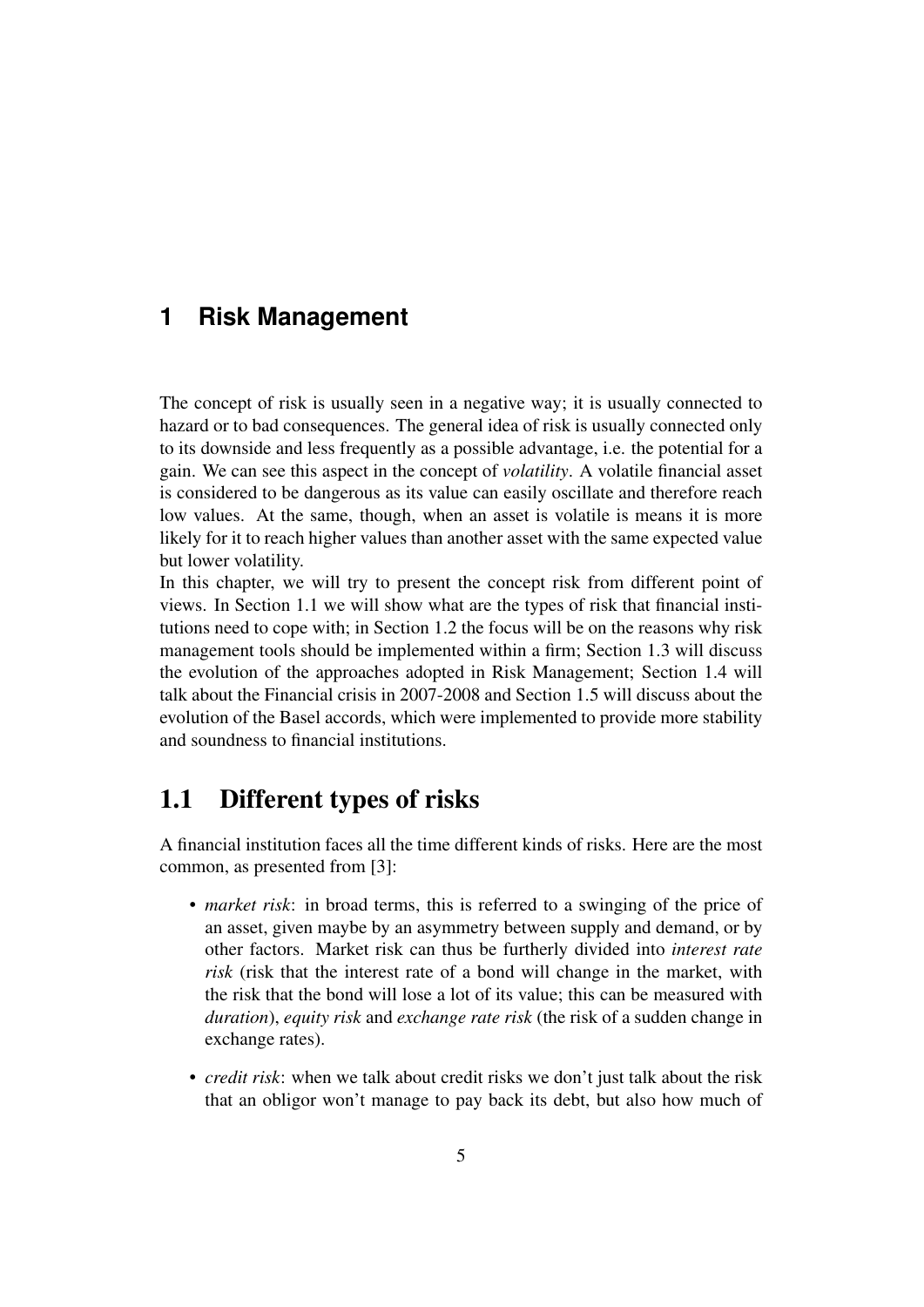the outstanding debt is at risk. Connected with credit risk we can also find *collateral risk*. When money is lent from a financial institution, the creditor usually requires an asset as collateral, granting him the possibility to keep that asset if the obligor is unable to repay its debt. Since the possibility of default of the obligor exists, the collateral must not be set randomly, but following specific procedures: its market and credit risk will be examined thoroughly. An additional study may be done on the *haircut* coming from that asset. The intuitive idea of an haircut is that if an amount of 100 is given as a loan, the asset's value given as collateral will be 100 plus a percentage given by the haircut (which will be big for less solid creditors). We will discuss later furtherly about credit risks.

• *operational risks*: these are referred to external factors of in general factors that are not directly tied with financial risks, such as the *information security risk* or *reputational risk*.

The boundaries of the aforementioned risk categories are not always clearly defined. We can thus include two new risk categories which surface in nearly all the three categories already presented:

- *model risk*: this is related to the misuse of a risk model, for instance in calibrating the wrong parameters. It can be argued that in every model there will always be some degree of model risk.
- *liquidity risk*: as of [13], it's when a financial asset is not marketable, for instance when it can't be purchased or sold fast enough to avoid or minimize a loss. It is typically explained by unusually big bid-ask spreads. This is the case, for example, if an asset manager absolutely needed to buy an asset when many other managers are rushing to buy it: if most of it has already been sold, the asset manager will end up paying it a lot more.

### 1.2 Why managing financial risks

It is important to understand the reasons why a company should decide to invest in Risk Management tools. It is important to consider all the points of view and interests of all the stakeholders. Some of the stakeholders are the shareholders, the management board or customers of the financial institution. A good risk management framework needs to be put in place in other to satisfy the interests of all the parties involved. Two different views from [3] will now be presented, one showing the society's interest in investing in Risk Management, and the other the shareholders'.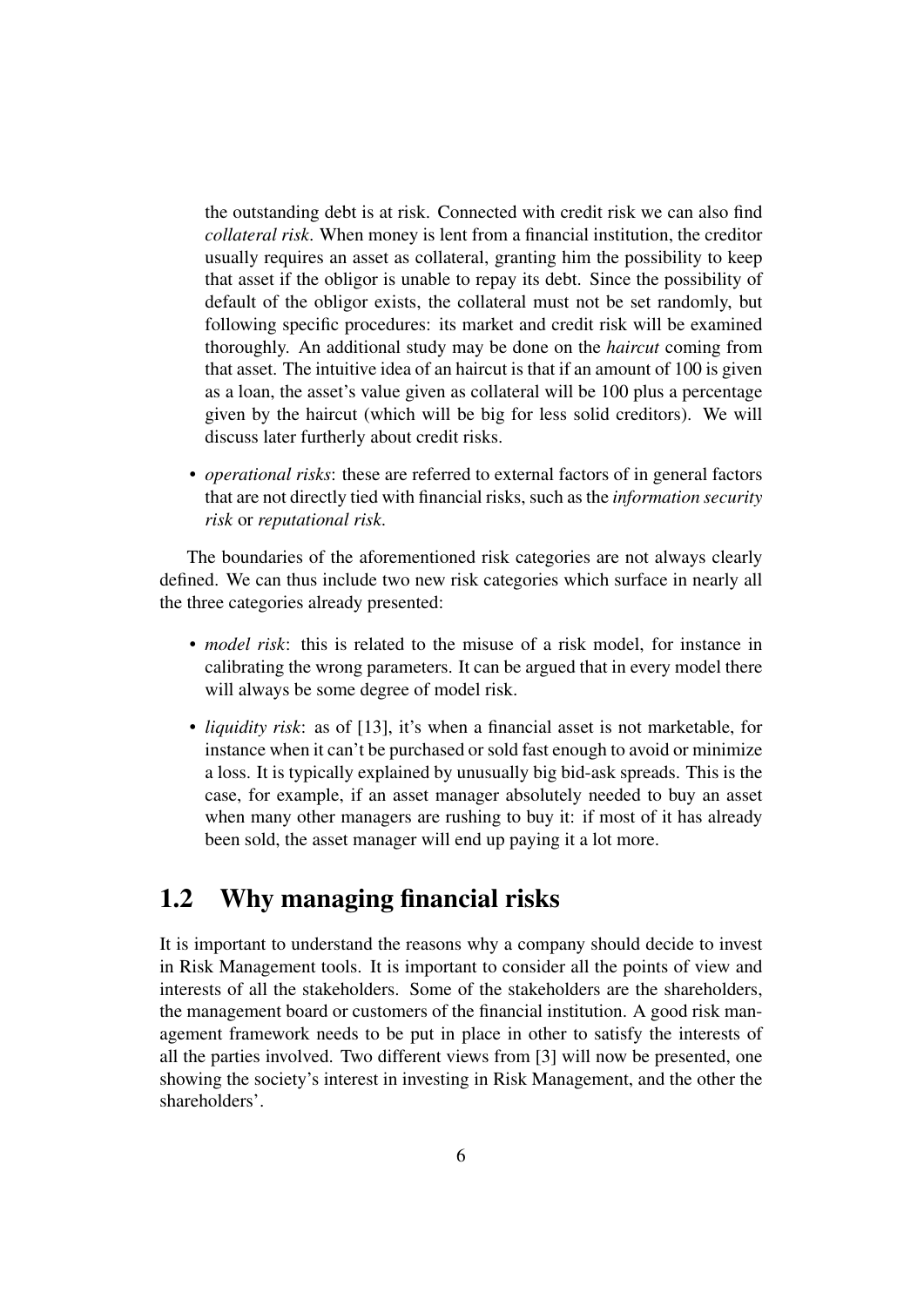#### A societal view

In our society, the stability and soundness of the banking and insurance systems are capital to all of us, and therefore it's just in our interests that the correct risk management frameworks are put in place. It was the scare of systemic risk by the population that lead to the Basel II accords. A systemic risk can be seen as the fear that the troubles characterizing a financial institution may characterize also other entities and therefore disrupt the usual financing systems. So we can say that society looks at risk management in a positive way as it helps preventing systemic situations to take place. Moreover society approves the work of regulators as it sees in them those capable of creating the framework that will safeguard its interests.

#### The shareholder's view

It's widely believed that the right financial risk management tools can enhance the value of a corporation and therefore the value owned by the shareholders. There are several reasons for which shareholders benefit from good risk management (RM) frameworks:

- 1. RM can reduce *tax costs*. Under the usual tax regulations the tax amount to be paid to corporations is a convex function of its income. If the firm's cash flow's variability is reduced, then RM can guarantee a higher expected after-tax profit;
- 2. As RM makes the probability of bankruptcy less likely, RM can enhance the firm value when *bankupcy costs* need to be paid;
- 3. RM can reduce extrernal financing costs for the corporation, as it facilitates the achievement of optimal investment.

### 1.3 Approaches to Risk Management

We can enumerate from [3] four different approaches measuring the risk contained in a financial position.

• *Notional-amount approach*: This is the traditional way of managing risk, where the risk of a portfolio is calculated as the sum of the notional values (referred to the value of an underlying asset in a derivatives trade) of all of the single securities in the portfolio, and a weight is associated to each position representing the amount of riskiness embodied. The advantage of this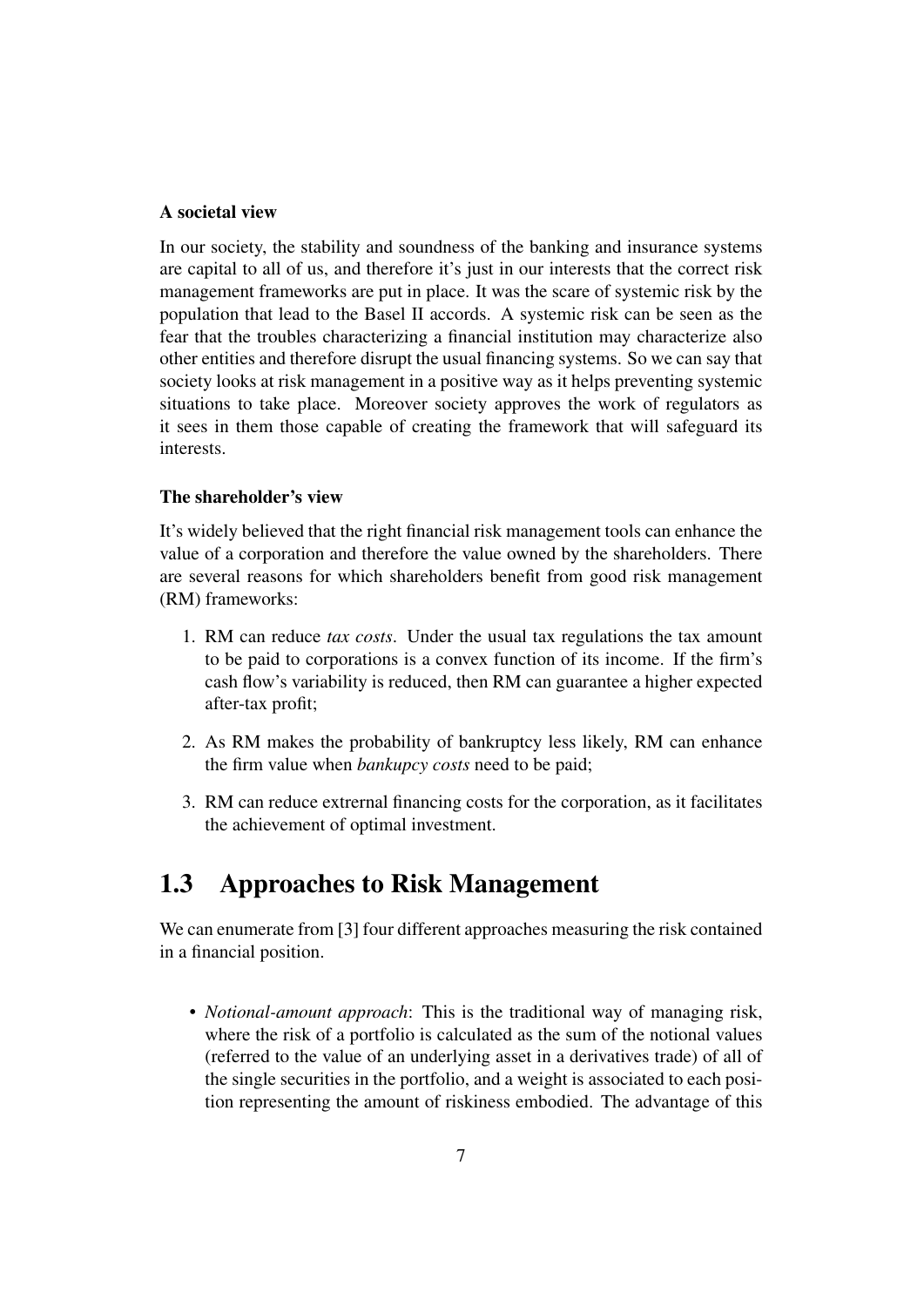approach is that it's quite simple, but on the other hand it does not take into account the positive aspects of diversification on the overall risk of the portfolio. In fact, this approach assesses in the same way a portfolio consisting of loans to different firms that go bankrupt independently with a portfolio made of one loan to a single company. Moreover, it does not distinguish a long from a short position and can be far from exact in assessing derivatives, as the underlying notional amount and the value of the derivative could be widely different.

• *Factor sensitivity measures*: this risk measure shows the change in portfolio value given the change of an underlying variable. Two examples are the *duration* for bonds (it shows a relationship between a change in interest rates with the resulting change in the value of the bond) and Greeks for derivatives (for instance, *delta* measure shows how the price of a derivative changes when the underlying asset changes of one unit).

The drawback of this approach stands in the fact that it can be difficult to aggregate these measures on a single portfolio, as it is hard to make a comparison of different measures for different asset classes.

- *Risk measures based on loss distributions*: More recent models use the loss distribution and measures deriving from it to perform risk management analysis. Thanks to this approach the common risk measure of the *Valueat-Risk* (VaR) was born. Broadly speaking, the VaR can be defined as the maximum possible loss after we exclude all worse outcomes. In particular, in this thesis we will also focus on two measures deriving from the VaR, such as the *Left-Tail Value-at-Risk* and the *TVaR*. These measures will be presented more deeply in the following chapters.
- *Scenario-based risk measures*: In this approach, extreme scenarios (like a sudden rise in exchange rates by a central bank, or some event that provokes the exchange rate between two countries to rise) are considered, and the associated maximum loss is measured.

### 1.4 Financial crisis of 2007-2008

To understand better the importance of risk management, it is worth analyzing one of the most important financial crisis ever happended in the world: the 2007 Global Financial Crisis (GFC). This section is taken from [4], [11], [12]. Although it is impossible to list all the causes that let this crisis happen, the 2007 crisis started first as a crisis connected with the housing market in the United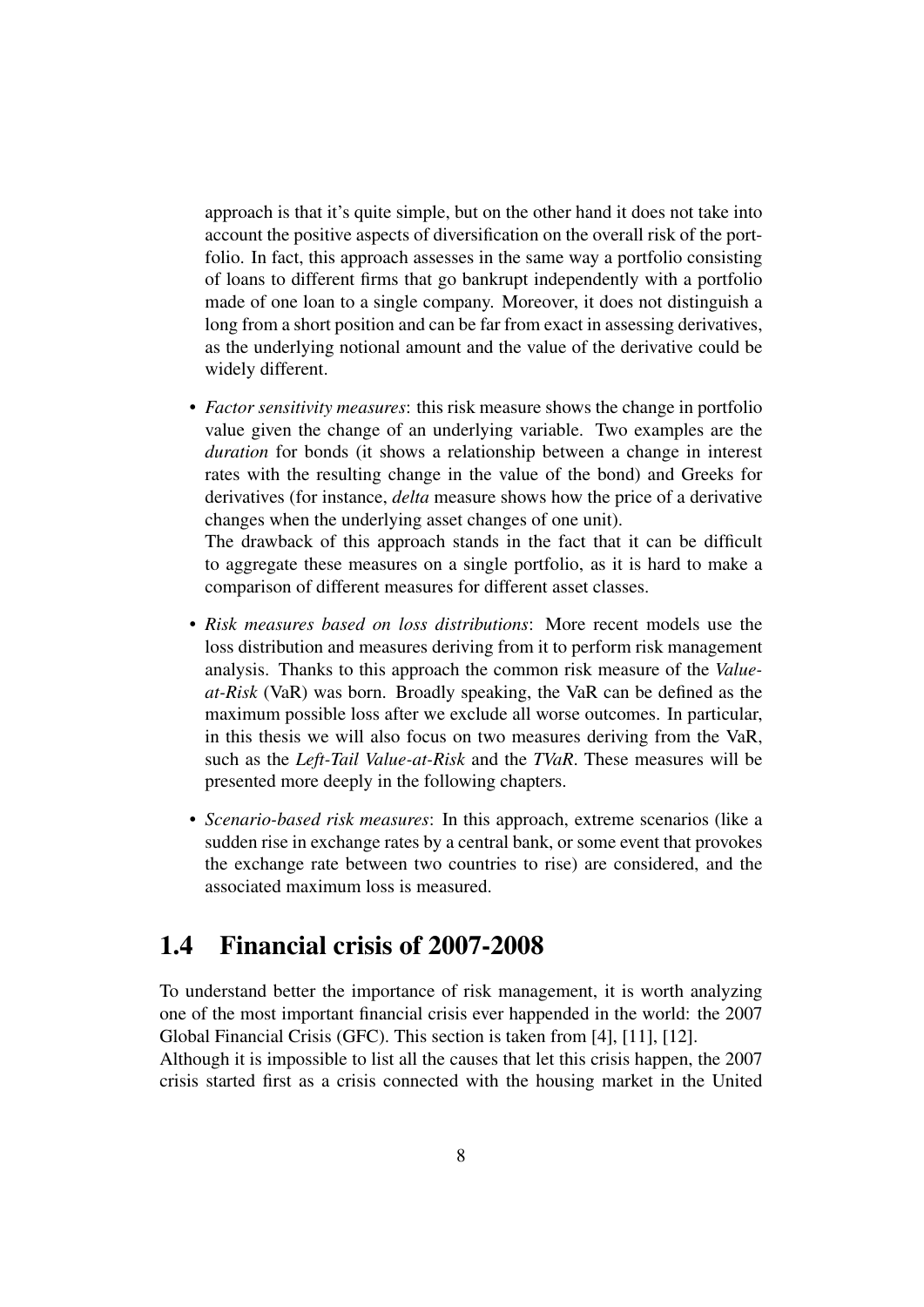States, and in particular to the ease at which mortgages were granted to Americans.

Gaining the concession for a mortgage became so easy for Americans since, following the 9/11 attacks, the burst of the dot-com bubble and a series of corporate accounting scandals, the Federal Reserve lowered the Federal funds rate from 6.5 % in May 2001 to a historical low of 1% in June 2003, having as a consequence a huge injection of cheap money in the economy.

As a consequence, the so-called *subprime mortgages* became popular. The idea was that basically everyone (even those with low financial means) was given the possibility to underwrite a mortgage with banks, despite the higher interest rate, and somehow it became convenient from all the parties involved to grant a house to people that were not actually able to afford it. Thanks to less strict restrictions for subprime mortgages, more and more people were now able to buy a house, and this increase in demand obviously made prices go up even more. In contrast to what we would think right now, banks did not worry about the credit-worthiness of their obligors, but they actually enjoying the surpluses in their loans given the fact that the prices of the houses kept on rising. Later in time, financial institutions noticed how exposed they were on the housing market, and thus they managed to give away the risk from these mortgages by using Collateralized Debt Obligations (CDOs). These are products made by putting together many loans (such as credit card debts, student loans, mortgage loans or car loans) in a single product that can then be traded. More in particular, investors on these bonds get a gain when the underlying payments are made (for instance, when the interest on a mortgage is paid). On the other hand, it is the owner of these instruments that now bears the risk of default. These instruments were very attractive because their expected return was high compared to the underlying risks that were perceived. Another tricky side of these instruments is that investors were not seeing the underlying assets composing these CDOs, and for risk purposes investors could only rely on rating agencies. To understand why this complex mechanism reflected in a crisis regarding many financial institutions, It is worth adding that the most common way to ensure oneself from default risk was to by Credit Default Swaps (CDS) from other financial institutions. The idea behind a CDS is that you swap the potential credit default to a counterparty in exchange of an amount (it simply acts as an insurance). During that period, the institution that sold most CDSs was called AIG, and since this firm had granted protection against those financial instruments that then defaulted, its financial stability plummeted after the crisis.

During 2007, this whole system became to be felt less solid and therefore its prices dropped. Moreover, before 2007 banks had taken huge positions in the derivatives market gaining huge amounts of money, but when the crisis started their exposure was unhedged and this cause huge losses for them. Another problem that started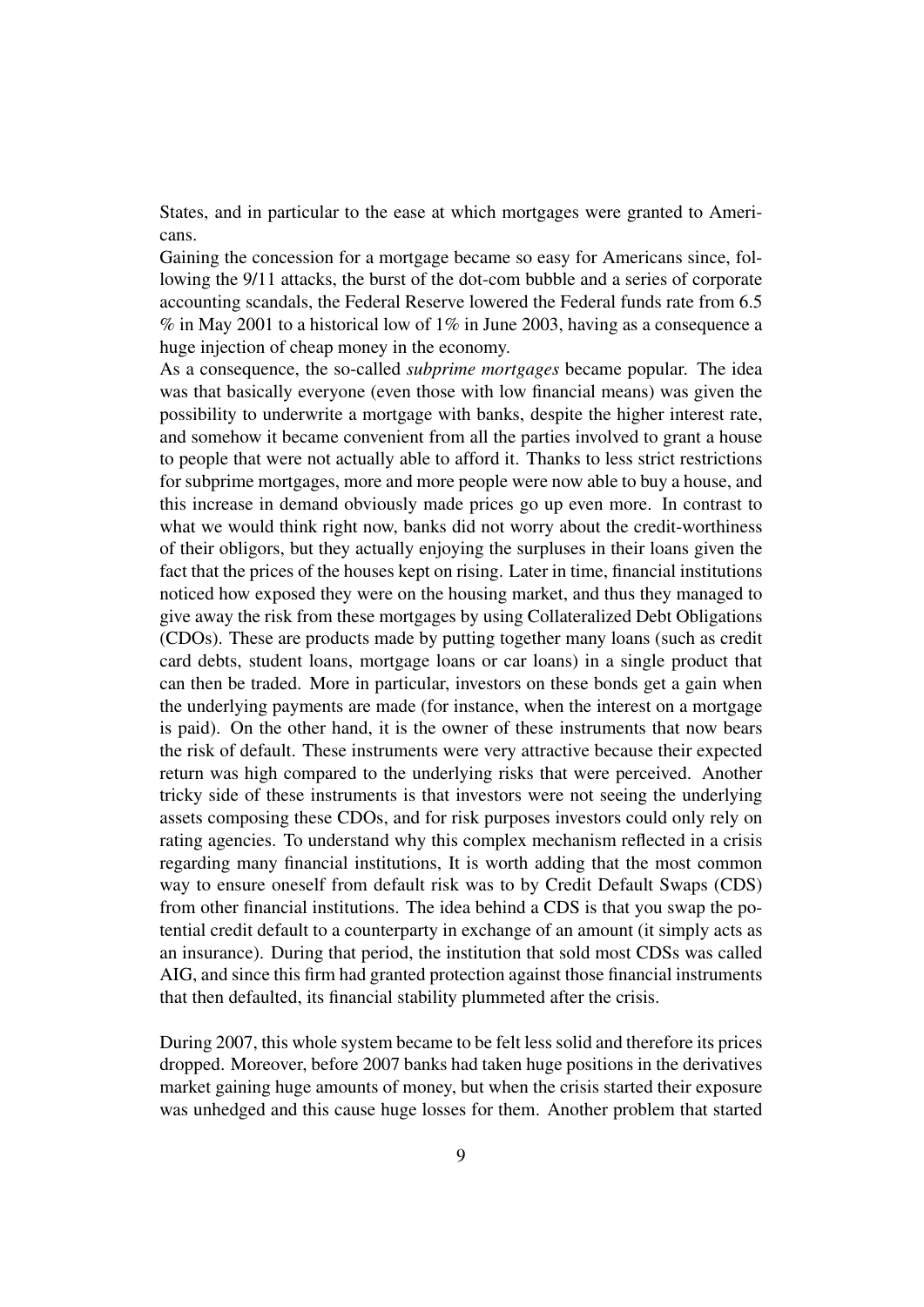at that time is that banks stopped lending themselves money on a short-term basis, as they were not trusting each other any longer. As this is a fundamental procedure for banks, when this stopped financial markets were torn out and there were huge liquidity problems. One of these, Lehman Brothers, was actually obliged to go bankrupt.

It is clear that more developed risk management tools would have been able to partially avoid this crisis. In fact, financial institutions at that time were not prepared to fight against such extreme events, and moreover they didn't consider the powerful effects of contagion within the financial system.

Moreover, people realized that regulation needed to step in more. This idea was motivated for instance by the fact that nothing was known about what backed the CDOs. More over, the financial models that were in place at that time resulted not to be prompt against extreme events. It is for this reason that the already existing Basel Accords (which will be deepened later) were perfectioned to try to be ready in case of a future similar crisis.

### 1.5 Basel Accords

We will now present a brief history (taken from [11]) of the regulations put in place to try to help financial institution in case of market distress.

We know that financial institutions need to have enough capital to help them survive in case of severe losses. It was the explosion of the Latin American debt crisis that lead the Basel Committee on Bank Supervision (BCBS) to establish the Basel Accords in 1988. The Committee firmly believed that a multinational accord to strengthen the stability of the international banking system was needed, together with a way to remove a source of competitive inequality arising from different national capital requirements. It then proposed, under the name of Basel I accords, a minimum ratio of capital to risk-weighted assets of 8% to be put in place by the end of 1992. More in particular, these are guidelines for central banks and governments to make sure that financial institutions in those countries respect these orders. These are not actually laws, but it's the countries taking part to the BCBS that decided themselves to adopt them.

Unfortunately, Basel I accords were not as resolving as expected. Indeed, in 1999 a new framework was demanded to substitute the previous accords. The idea was both to improve the already existing framework on capital requirements and to use effectively disclosure of financial information as a way to increase market discipline and promote sound banking practices.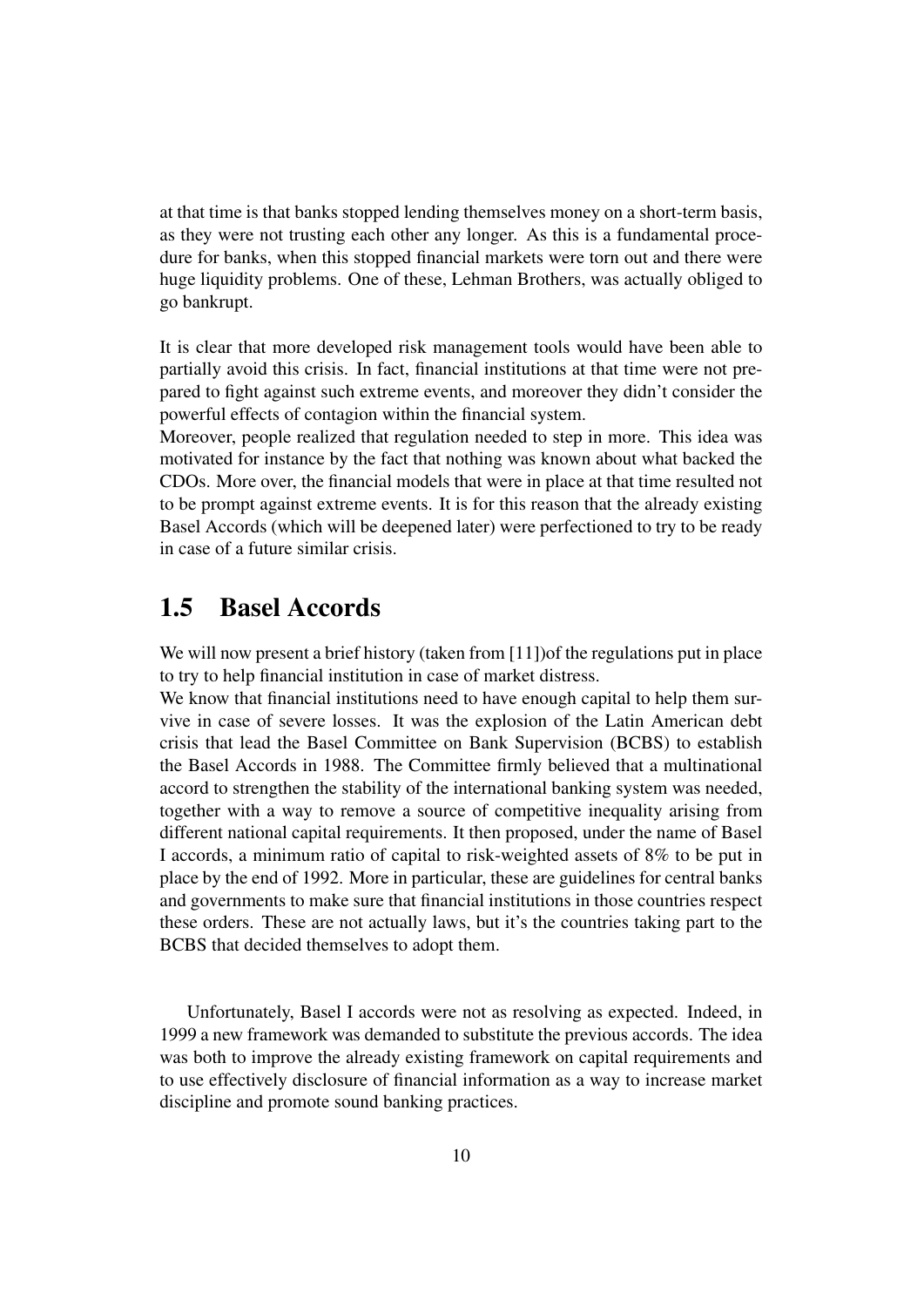Even before Lehman Brothers collapsed in September 2008, there was the need to improve the Basel II framework. The crisis proved at first that a new framework of capital requirements needed to be put in place for banks, and therefore higher global minimum capital standards for commercial banks was announced in September 2010. This was anticipated by an agreement reached in July on the overall design of the capital and liquidity reform package, called "Basel III". Other measures were then put in place in the following years:

- tighter requirements for the quantity and quality of regulatory capital, reinforcing in particular the central role of *common equity* (the amount invested in a company by all common shareholders, as of [9]).
- an additional layer of common equity called *capital conservation buffer* that, when not respected, limits payouts helpful to meet the minimum common equity requirement
- the definition of a minimum liquidity ratio, the Liquidity Coverage Ratio (LCR), to make sure to have enough cash to cover funding needs over a stress period of 30 days and of a longer-term ratio, the Net Stable Funding Ratio (NSFR), intended to address maturity mismatches over the whole balance sheet.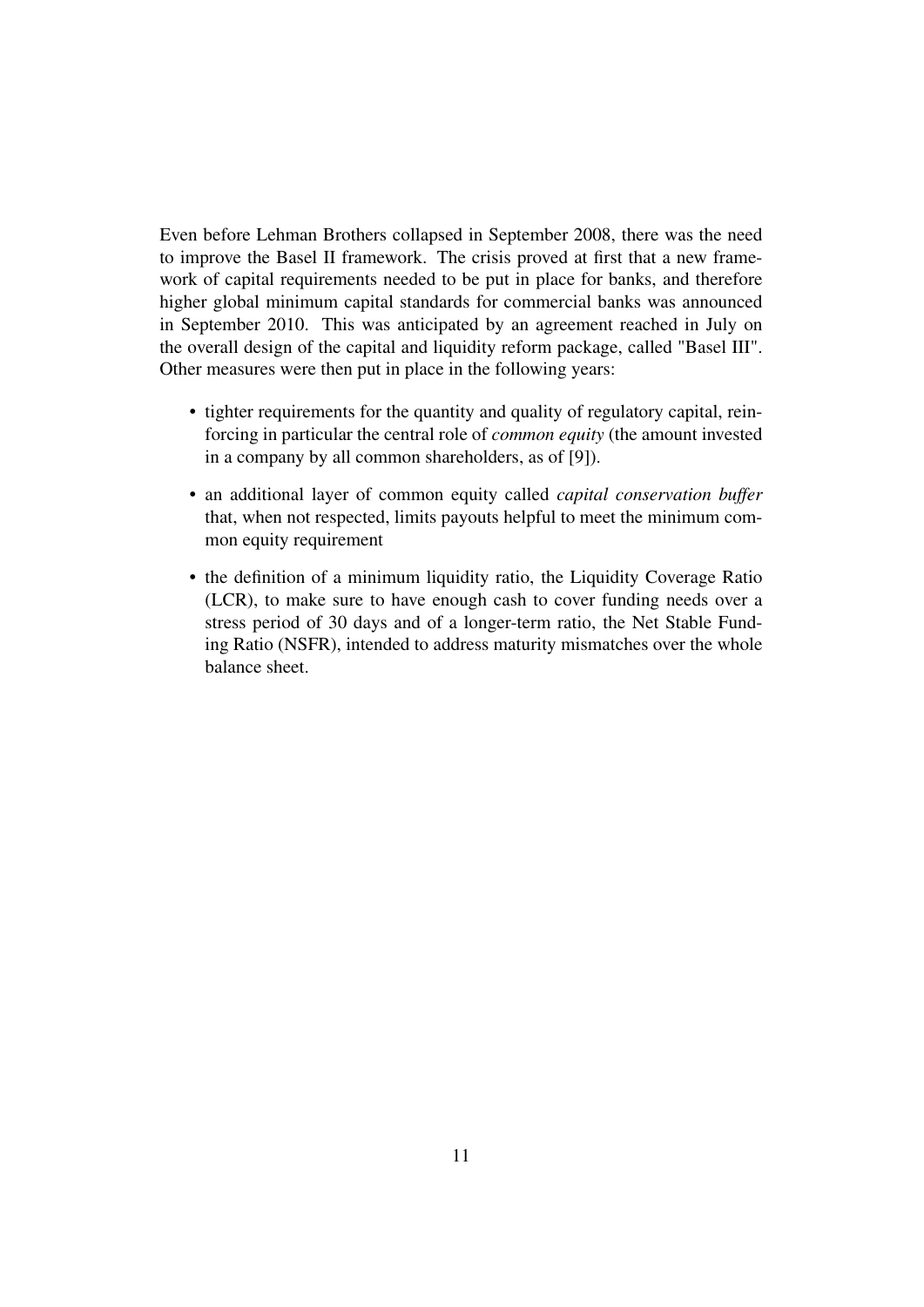### **2 Credit Risk Management**

Credit Risk is the risk that the value of a portfolio changes due to unpredictable changes in the credit quality of the obligors or trading partners.

Credit risk is present everywhere in financial corporations. A typical situation involving credit risk is when a financial institution lends money to an individual or to another institution. On the contrary, a situation in which the presence of credit risk is less crystal clear is when there are certain OTC (over-the-counter, so when there is not an established stock exchange to monitor a deal) derivative operations, such as a swap. In case the counterparty defaults, the other member of the deal won't benefit from any pay-off.

Moreover, as already mentioned, there is not focus on risk management from a financial point of view but also from a regulatory point of view, as the three different Basel Capital Accord testify.

In Section 2.1, a distinction of the different credit risk models will be made, together with a list of the difficulties encountered by credit risk managers; in Section 2.2, we will present two models used in Risk Management, the Merton model and the Bernoulli mixture model.

### 2.1 Introduction to credit risk modeling

In the upcoming section we give an overview of the different kinds of models employed in credit risk. Then, we will focus on some challenges that are in place in credit risk management.

#### 2.1.1 Credit Risk models

The Basel accords, together with the birth of credit derivatives generated a lot of interest around quantitative credit risk models.

Two are the main areas of application for quantitative credit risk models: credit risk management and analysis of credit-risky securities. For the former category, models of credit risk management are used to represent the distribution of the loss of a bond or loan portfolio over a specified time period. We can then see that, as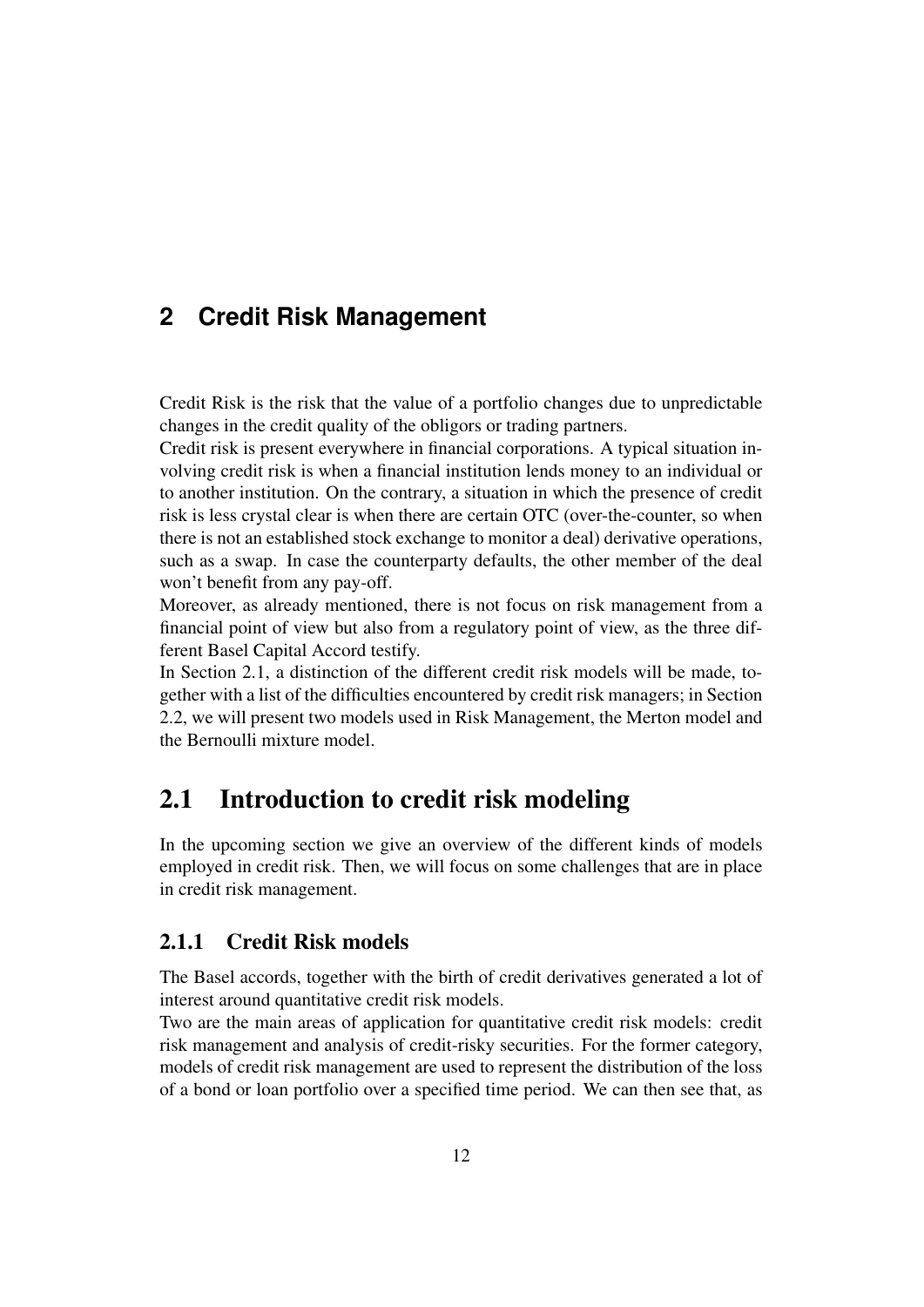the period is fixed, stochastic processes are not present in this framework, but the attention will be on the distribution of the loss. For the analysis of credit-risky securities, instead, dynamics models (that will use stochastic processes usually) are needed, as the pay-off of many financial instruments depends on the exact moment of default.

More in detail, credit risk models can be divided into *firm-value* and *structural models* on the one hand and *reduced-form models* on the other. Behind every firm-value model there is the Merton model, which directly connects the default of a company with its financial stability, in particular with the value in time of its assets and liabilities. To be more precise, the default in a firm-value model takes place when an asset value goes below some a threshold representing liabilities. In this thesis we will focus on the general simple Merton model used to model the default of a single company.

Reduced-form models instead do not have a specified rule for which defaults take place. Here the default time of a firm is modeled as a non-negative random variable whose probability distribution depends on economic covariables. In this thesis we will present some *mixture models*, that can be intended as static portfolio versions of reduced-form models. More in detail, a mixture model assumes conditional independence of defaults given common underlying economic factors.

#### 2.1.2 Challenges in Credit Risk Management

Credit risk management has got a decent amount of challenges that are not present in market risk for what concerns quantitative modeling. Here are some of them.

- *Lack of available data and information*. It's usually difficult to find information publicly available on the credit quality of companies. This is obviously an issue for the lenders, that do not and cannot know about the financial and economic soundness of a firm better than the management board of the same firm. This unavailability of credit data also hinders the employment of statistical methods in credit risk.
- *Skewed loss distribution*. Usually, the probability distributions of credit losses are strongly skewed with a big upper tail, and this is due to the fact that a credit portfolio will generate either frequent small profits or unusual big losses. For these reasons, a big amount of capital is needed to support a portfolio like this. In fact, the amount of capital required for a loan portfolio usually corresponds to the 99.97 quantile of the distribution of the loss.
- *The importance of modelling the dependence of defaults*. One of the main issues of the owner of a credit portfolio is the one concerning the simulta-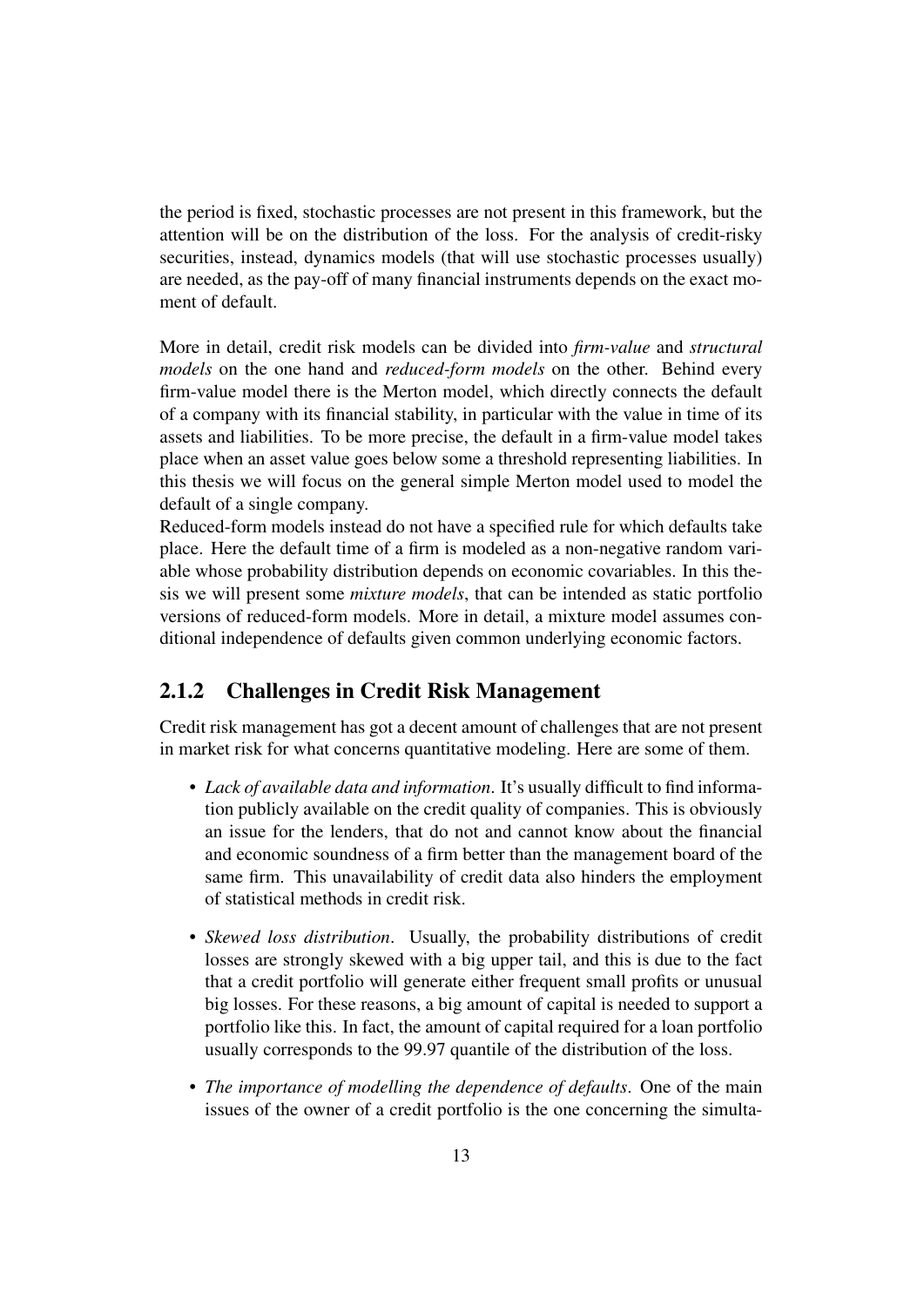neous default of many counterparties. In this context we usually talk about *contagion risk*, which is the risk that one failure of a company can generate successive failures of other companies. This is a cause of the globalization on the financial markes, which made financial institutions more exposed in many different markets around the world. For example, when prices in the U.S. housing market dropped there have been strong consequences in the entire world.

This dependence structure contributes massively to the shape of the upper tail of a portfolio made of many obligors. For a large number of obligors, even when the correlation of two variables is very weak, we know that the tail of the total loss distribution gets way bigger than the case in which dependence is not considered.

Two are the reasons for which there is a strong default dependence between the firms. First is that all the companies are subject to the same macroeconomic factors. Secondly, it's because there are direct economic links between firms, like a strong borrower-lender relationship.

## 2.2 The basis of all structural models of defaults: the Merton model

A firm-value or structural model is a model that tries to explain the mechanism by which default takes place. The most famous structural model is the Merton model, that will be presented in the following section.

In the next chapters we will refer to stochastic processes in continuous time by  $(X_t)$ , whereas the value of the process at time  $t \geq 0$  is given by the random variable *Xt* .

#### 2.2.1 Merton model

In 1974, the American sociologist and economist Robert Merton introduced a new method to model the credit risk of companies. At the time the so-called Merton model introduced a new approach to studying credit risk, and this model was so versatile that it was then adopted in other financial areas, such as the Black-Scholes model.

Behind this model there is the idea to have a look at the three main parts of the Balance Sheet : assets, debt and equity. First of all, the Merton model makes two assumptions. First, that the total debt of a company can be expressed as a single zero-coupon bond with face value  $\bar{D}$  and maturity *T*. Moreover, for simplicity it is assumed that companies do not finance themselves with new debt or pay dividends to its shareholders. Let's consider the total assets of a company, and let's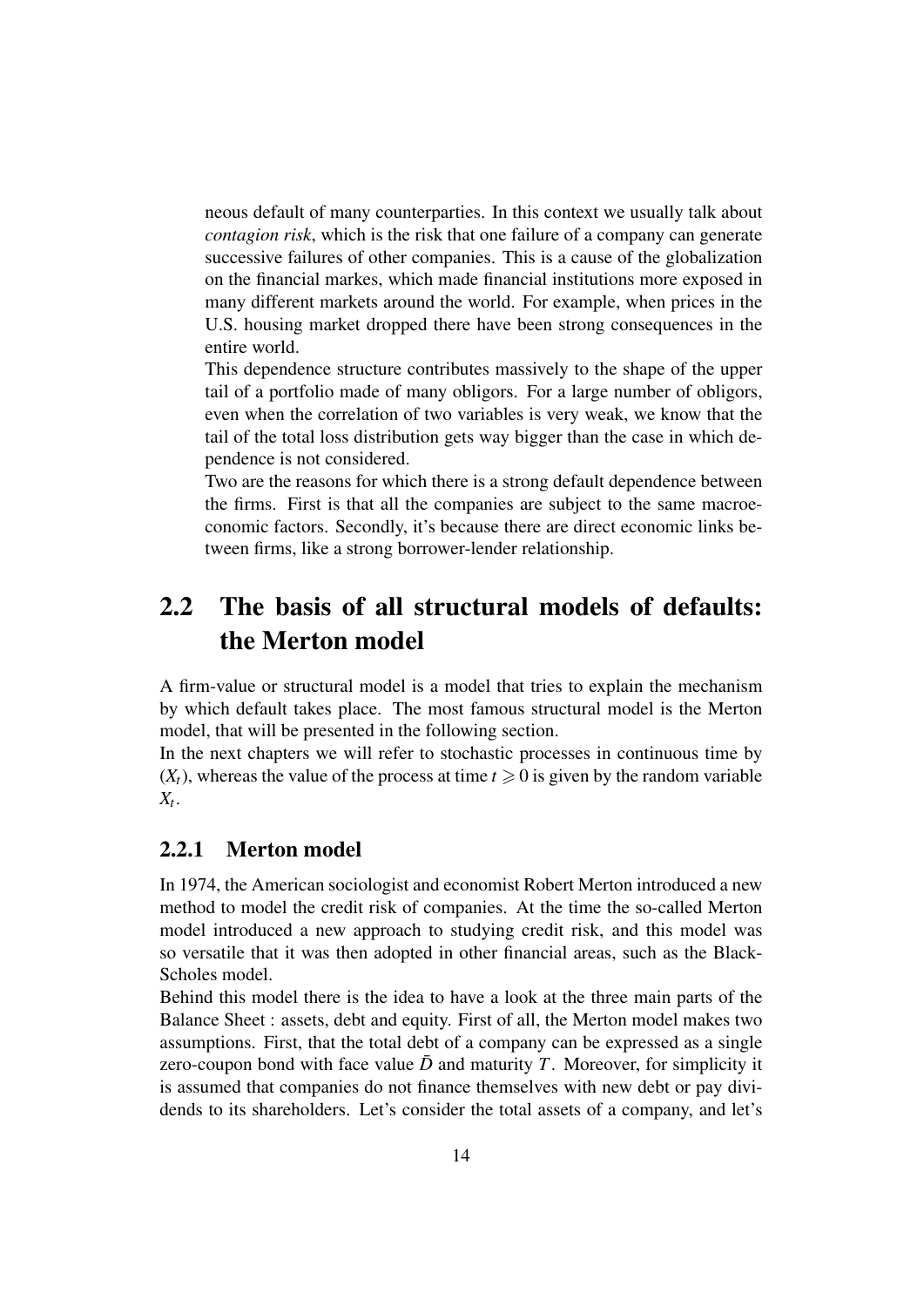assume the amount of assets follows a stochastich process  $V_t$ ,  $0 \le t \le T$ . Let us also define  $D_t$  and  $E_t$  respectively as the debt and equity of the company at time *t*. If we also assume that there aren't any transaction costs or taxes we have that the total assets of the company is given by the sum of its equity and debt, i.e.  $V_t = D_t + E_t$ , for  $0 \le t \le T$ . In this context, the company will default if, at time *T*, the sum of its total assets won't be enough to repay its debt, so if  $V_t < \bar{D}$ . We can notice that, for simplicity, the company can only default at time *T* and not before. Moreover, the outstanding debt  $\bar{D}$  is fixed over time.

So, at time *T*, how will the financial conditions of the debt owner and of the company look like ? If the company does not default, it will give the debt owner the whole amount  $\bar{D}$ , and the shareholders will have  $V_t - \bar{D}$ . Instead, if the company does go bankrupt, the debt issuer will receive the maximum possible amount  $V_t$  and the shareholders are left with nothing. We can notice that we can describe these profits for debt issuers and shareholders using the payoffs of put and call options.

$$
D_T = \min(V_T, \bar{D}) = \bar{D} - (\bar{D} - V_T)^{+}
$$
  

$$
E_T = \max(V_T, \bar{D}) = (V_T - \bar{D})^{+}
$$

The Merton model considers the process of the asset value to be a *geometric Brownian motion* (which is the same hypothesis made about the stock price processes in the Black-Scholes model). So,  $V_T$  has the following dynamics:

$$
dV_t = rV_t dt + \sigma_V V_t dW_t \tag{2.1}
$$

where  $r \geq 0$ ,  $\sigma_V > 0$ , and  $W_t$  is a standard Brownian motion. The parameter  $\sigma_V$ stands for the volatility of the assets, and can either be estimated from historical data or extracted from stock prices. By setting  $t = T$  and solving eq. (2.1) for  $V_t$ , by using Ito's Lemma we get that  $V_t = V_0 * exp((r - \frac{\sigma_v^2}{2})T + \sigma_V W_T)$ . Moreover, we can notice that  $W_T$  is a standard Brownian motion and therefore  $W_T$  follows a Normal distribution with average 0 and variance *T*. If we divide this process to its standard deviation, the process becomes standard normal, i.e.  $W_T / \sqrt{T} \sim N(0, 1)$ . To make notation more understandable and clearer we introduce the random variable *Z* ∼ *N*(0,1), so that  $W_T = \sqrt{TZ}$ . So, thanks to this new notation, and remembering that the company defaults when  $V_T < \bar{D}$ , we can express the probability of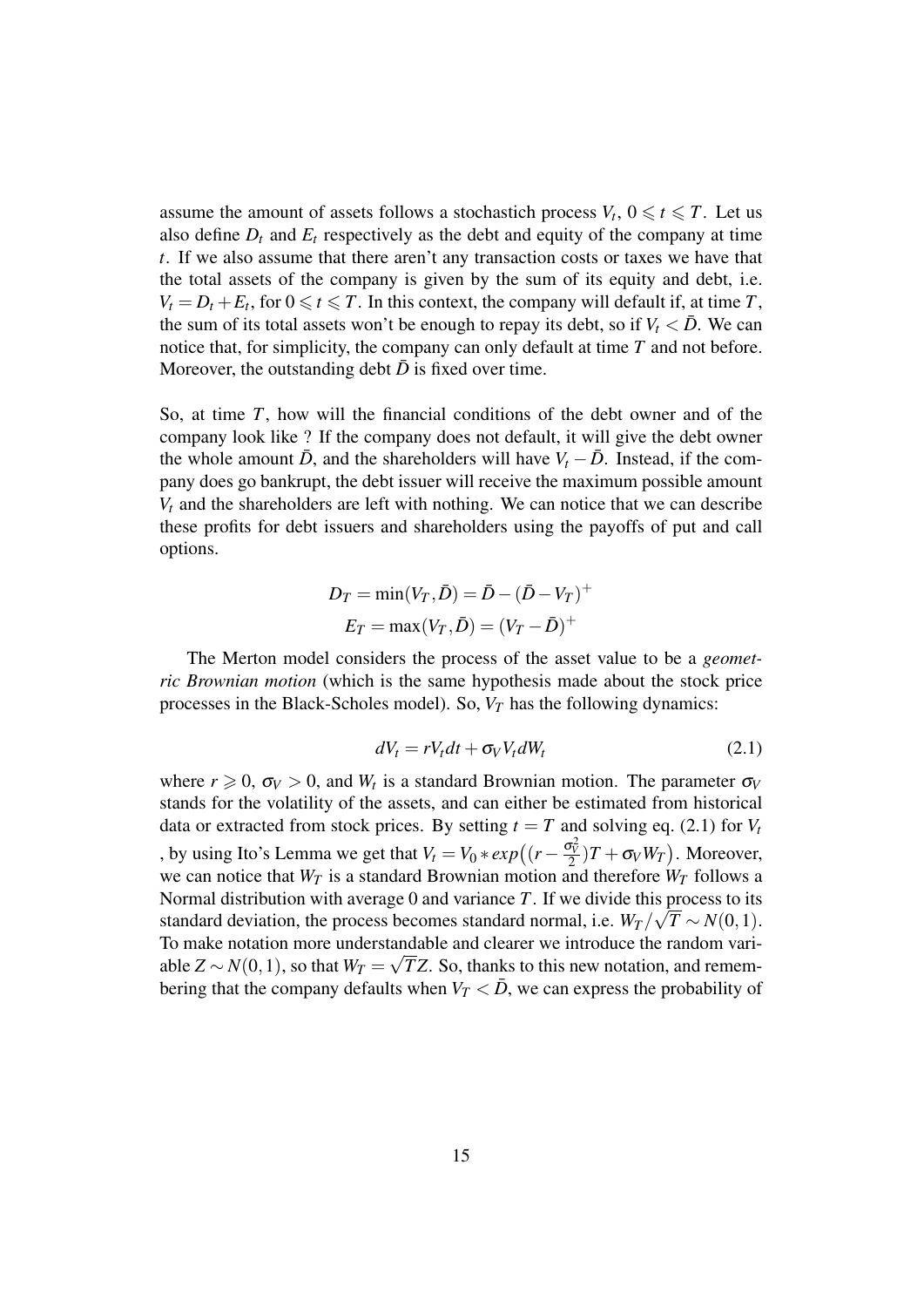default as:

$$
\mathbb{P}(V_T \leq \bar{D}) = \mathbb{P}\left(\ln(V_T) < \ln(\bar{D})\right)
$$
\n
$$
= \mathbb{P}\left(\ln(V_0) + \left(r - \frac{\sigma_V^2}{2}\right)T + \sigma_V\sqrt{T}Z < \ln(\bar{D})\right)
$$
\n
$$
= \mathbb{P}\left(\sigma_V\sqrt{T}Z < \ln\left(\frac{D}{V_0}\right) - \left(r - \frac{\sigma_V^2}{2}\right)T\right)
$$
\n
$$
= \mathbb{P}\left(Z < \frac{\ln(\frac{D}{V_0} - (r - \frac{\sigma_V^2}{2})T}{\sigma_V\sqrt{T}}\right)
$$
\n
$$
= \phi\left(\frac{\ln(\frac{D}{V_0} - (r - \frac{\sigma_V^2}{2})T}{\sigma_V\sqrt{T}}\right)
$$

## 2.3 Mathemathical background and definition of mixture models

In this section another important class of credit risk models will be presented: the Bernoulli mixture models. Before deepening this topic, we will go through the mathematical theorem that has a strong connection with them, namely De Finetti's representation theorem.

#### 2.3.1 De Finetti's Representation model

Before defining de Finetti's theorem, it is worth introducing the definition of exchangeability for an infinite sequence:

**Definition 2.1** (Exchangeable sequence). Let us consider the sequence  $X_1, X_2, \ldots$ The sequence is exchangeable if it holds that

$$
\mathbb{P}(X_1 = x_1, ..., X_n = x_n) = \mathbb{P}(X_1 = x_{\sigma(1)}, ..., X_n = x_{\sigma(n)})
$$

for all  $n \in \mathbb{N}$  and all permutations  $\sigma$  of  $\{1, ..., n\}$ .

Let us then introduce  $\pi_p$  as the (Bernoulli) probability measure on {0,1} given by  $\pi_p(1) = p$  and  $\pi_p(0) = 1 - p$ . Here is now the de Finetti's theorem, as defined in [6]: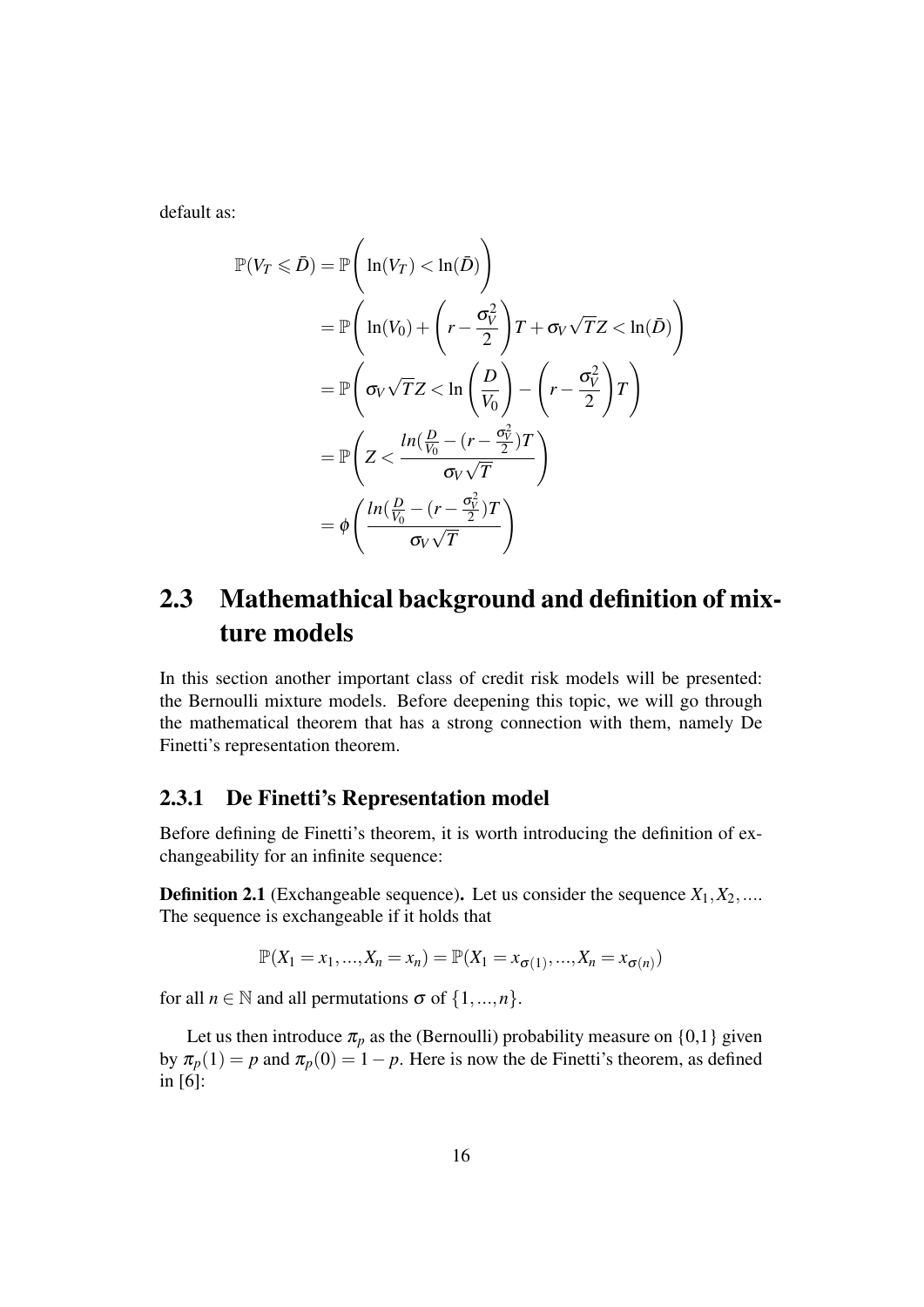**Theorem 2.1** (de Finetti's representation theorem). Let  $\{X_i\}_{i\geq 1}$  *an infinite sequence of* {0,1}*-valued exchangeable random variables. Then there exists a probability measure*  $\mu$  *on* [0,1] *such that for any* N *and any sequence*  $(x_1,...,x_N) \in$  $\{0,1\}^N$ 

$$
\mathbb{P}(X_1 = x_1, ..., X_N = x_N) = \int_0^1 \prod_{i=1}^N \pi_p(x_i) d\mu(p)
$$

In other words, the theorem states (as in [6]) that an exchangeable sequence with values in  $\{0,1\}$  is a mixture of independent sequences with respect to a measure  $\mu$  on [0,1].

An issue regarding de Finetti's theorem is that it needs an infinite sequence. We can easily prove the theorem does not stand when we start with a finite dimension exchangeable vector.

As from [7], let us define the random vector  $(X_1, X_2)$  so that:

$$
\mathbb{P}(X_1 = 1, X_2 = 0) = \mathbb{P}(X_1 = 0, X_2 = 1) = \frac{1}{2}
$$
  

$$
\mathbb{P}(X_1 = 0, X_2 = 0) = \mathbb{P}(X_1 = 1, X_2 = 1) = 0
$$

We have constructed the vector  $(X_1, X_2)$  to be exchangeable. Nevertheless, there is no probability measure  $\mu$  satisfying de Finetti's theorem. If fact, if there were a probability measure  $\mu$  such that

$$
0 = \mathbb{P}(X_1 = 1, X_2 = 1) = \int_0^1 p^2 d\mu(p)
$$

then necessarely  $\mu$  will have probability density of 1 in 0, so we wouldn't have:

$$
0 = \mathbb{P}(X_1 = 0, X_2 = 0) = \int_0^1 (1 - p)^2 d\mu(p)
$$

#### 2.3.2 Mixture models

De Finetti's theorem can have numerous applications in finance, in particular in modeling the default distribution of credit portfolios. We see a close connection between this theorem and Bernoulli mixture models. "Financially" speaking, in a mixture model the risk of default of an obligor is assumed to be dependent on a set of economic factors, usually macroeconomic variables, which are also modeled stochastically. Given a realization of the factors, we consider the defaults of individual firms to be independent.

We now provide a general definition of the Bernoulli mixture models, taken from [3].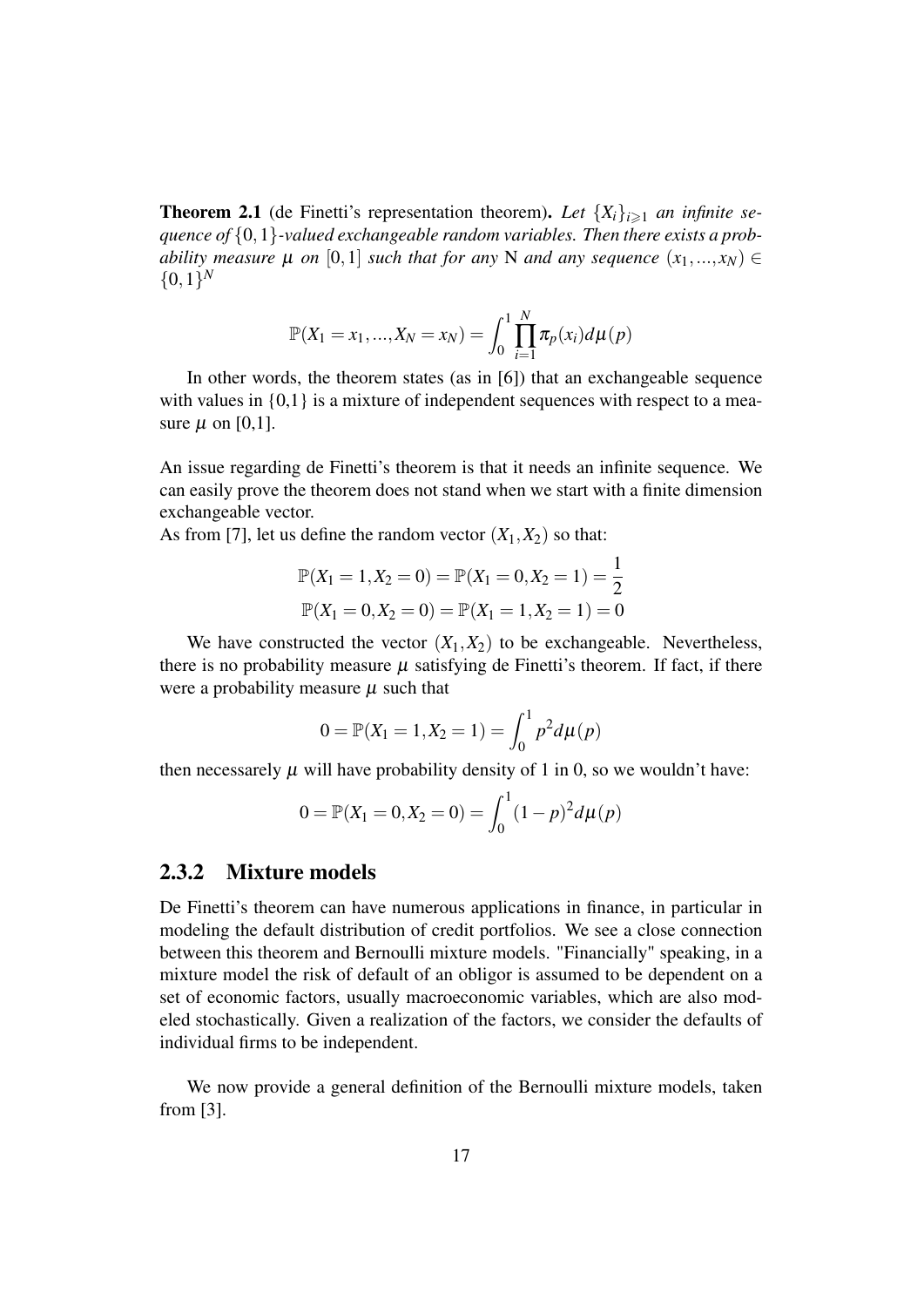Definition 2.2 (Bernoulli mixture models). Given some *p* < *m* and a *p*-dimensional random vector  $\Psi = (\Psi_1, ..., \Psi_p)'$ , the random vector  $\mathbf{\hat{Y}} = (Y_1, ..., Y_m)'$  follows a Bernoulli mixture model with factor vector  $\psi$  if there are functions  $p_i : \mathbb{R}^p \to$  $[0,1], 1 \le i \le m$ , such that conditional on  $\Psi$  the components of *Y* are indipendent Bernoulli random variables satisfying  $\mathbb{P}(Y_i = 1 | \Psi = \psi) = p_i(\psi)$ .

For  $y = (y_1, ..., y_m)' \in \{0, 1\}^m$  we have that:

$$
\mathbb{P}(\boldsymbol{Y} = y \mid \boldsymbol{\Psi} = \boldsymbol{\psi}) = \prod_{i=1}^{m} p_i(\boldsymbol{\psi})^{y_i} (1 - p_i(\boldsymbol{\psi}))^{1 - y_i}
$$

We consider the case when  $\Psi$  is unidimensional. In this case, the definition of Bernoulli mixture models is just a reformulation of the Definetti's theorem, as the single economic variable stands for the mixing variable  $\mu$ . Therefore we are assuming that *Y* satisfies de Finetti's assumption, so that  $(Y_1, ..., Y_m)$  are any *m* elements of an exchangeable sequence. In particular, they are themselves exchangeable.

In the following chapters we consider the framework in [1], where the authors slightly weaken the assumption of de Finetti and require  $(Y_1, ..., Y_m)$  exchangeable but not necessarily part of an exchangeable sequence.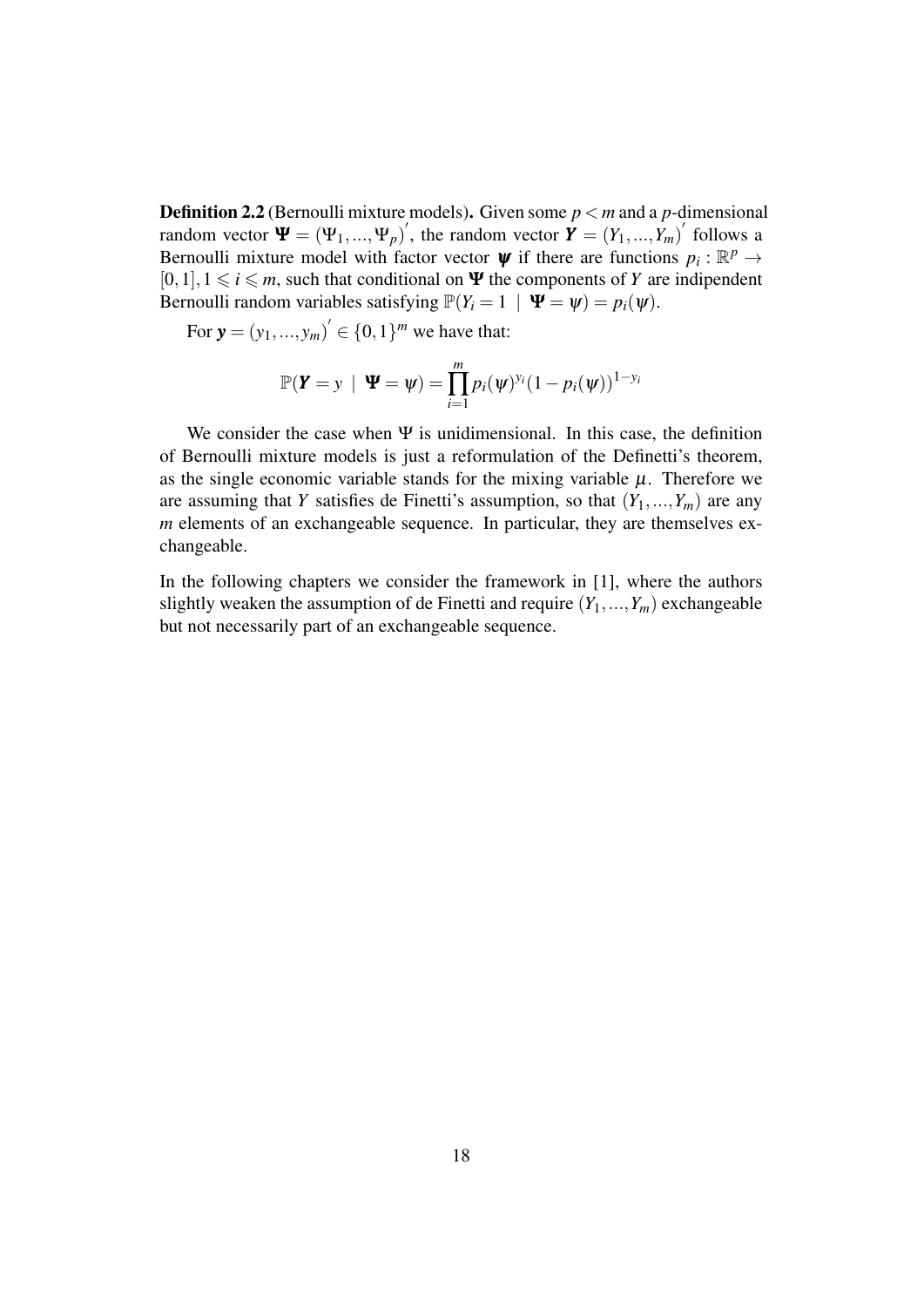### **3 Problem Description**

We will now present the context of our analysis.

Given a credit risk portfolio *P* of *d* obligors, let the random vector  $\mathbf{X} = (X_1, ..., X_d)$ be the default indicator for the portfolio *P*. For our purposes, we will just consider the case where each variable  $X_i$  is a Bernoulli random variable with the same mean:

$$
X_i = \begin{cases} 1 & \text{prob. } p, \\ 0 & \text{prob. } q = 1 - p \end{cases}
$$

By taking the same mean for all of the default distributions, we are assuming the obligors belong to the same credit rating.

To model the loss of a credit risk portfolio *P* of *d* obligors we consider the weighted sum of the individual losses

$$
L=\sum_{i=1}^d \omega_i X_i
$$

where  $\omega_i \in (0,1]$  and  $\sum_{i=1}^d \omega_i = 1$ .  $\omega_i$  stands for the weight of the credit granted to obligor *i* in the portfolio. In this thesis we will consider the case  $\omega_i = \frac{1}{d}$  $\frac{1}{d}$ *, i* ∈  $\{1, ..., d\}$ . For equal weights,  $L = \frac{S_d}{d}$  $\frac{d}{d}$ , where

$$
S_d = \sum_{i=1}^d X_i
$$

In this thesis we will then focus on the random variable  $S_d$ , which stands for the sum of the defaults. In particular, we want to study the Value-at-Risk of this distribution. Given  $u \in (0,1)$  and a random variable X, we define its VaR as:

$$
VaR(X) = \inf\{x \in X : (\mathbb{P}(X) \le x) \ge u\}
$$

The VaR can be defined informally as the maximum possible loss after we exclude all worse outcomes (as of [8]). Another useful measure for our purpose is the  $VaR_u^+$ , defined as:

$$
\text{VaR}_u^+(X) = \sup\{x \in X : (\mathbb{P}(X \le x) \le u\}
$$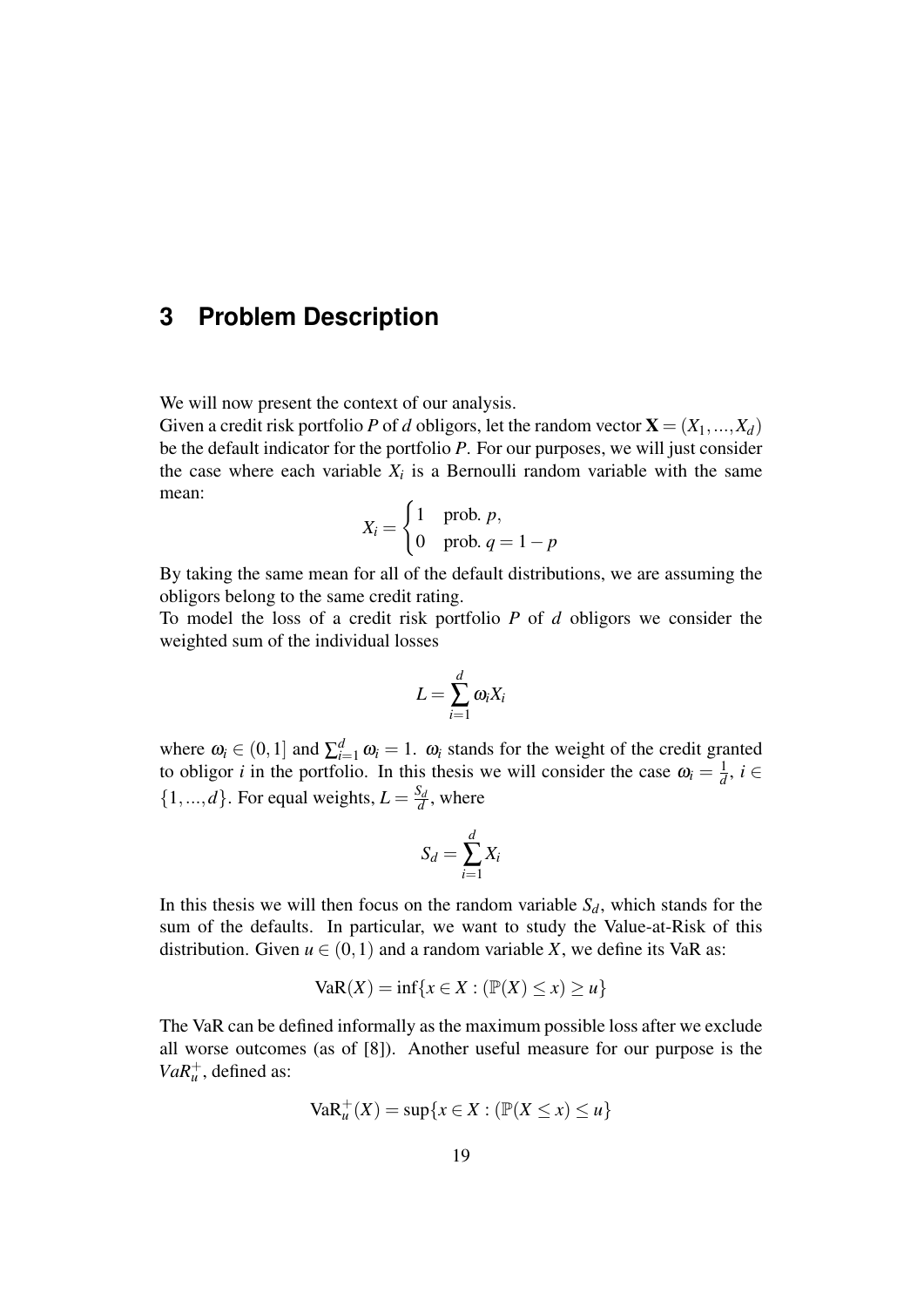As already mentioned, the correlation between the different obligors plays a vital role in defining the distribution of the total loss. Yet, this correlation is difficult to estimate, and therefore it is hard to define properly the sum of the total loss, and so also its VaR. What we will try to do in this chapter will be to find, thanks to a theorem from [2], bounds for the VaR of  $S_d$  when we take a portfolio of  $d = 100$ obligors and when we have no information on correlation between defaults. Then we will compare these bounds with others defined in [1].

## 3.1 Portfolio Var bounds with fixed marginal distributions

This section recalls the similar-VaR bounds measures for given marginal distributions provided in [2]. These are the TVaR and the Left Tail Value-at-Risk LTVaR. Formally, for  $\alpha \in (0,1)$ , we denote by TVaR<sub> $\alpha$ </sub> $(X)$  the TVaR at level  $\alpha$ ,

$$
\text{TVaR}_{\alpha}(X) = \frac{1}{1-\alpha} \int_{\alpha}^{1} Var_u(X) \, du
$$

and by  $LTVaR_{\alpha}(X)$  the LTVaR,

$$
LTVaR_{\alpha}(X) = \frac{1}{\alpha} \int_0^{\alpha} Var_u(X) du
$$

So, TVaR $_{\alpha}$  is the average of all upper Vars from level  $\alpha$  onwards. Similarly,  $LTVaR_{\alpha}$  is the average of all lowers VaRs.

We will first show from [2] some already existing bounds for a general case, and we will then apply this case with our underlying hypothesis.

**Theorem 3.1** (Unconstrained bounds). Let  $\alpha \in (0,1)$ ,  $X_i \sim F_i$  ( $i = 1,2,...,n$ ),  $S = \sum_{i=1}^{n} X_i$ *. Then,* 

$$
A := \sum_{i=1}^{n} LTVaR_{\alpha}(X_i) \leq VaR_{\alpha}(S) \leq VaR_{\alpha}^{+}(S) \leq B := \sum_{i=1}^{n} TVaR_{\alpha}(X_i)
$$
(3.1)

We can thus see that, for the general case where the single variables  $X_i$  don't necessarily have the same distribution, the VaR<sub> $\alpha$ </sub> of the sum of the *n* distributions is bounded by the sum of the LTVaR $_{\alpha}$  and the sum of the TVaR $_{\alpha}$  of the single distributions. Therefore, to find the bounds for our case it's enough to calculate the TVaR<sub> $\alpha$ </sub> and the LTVaR<sub> $\alpha$ </sub> for a Bernoulli distribution with average *p*.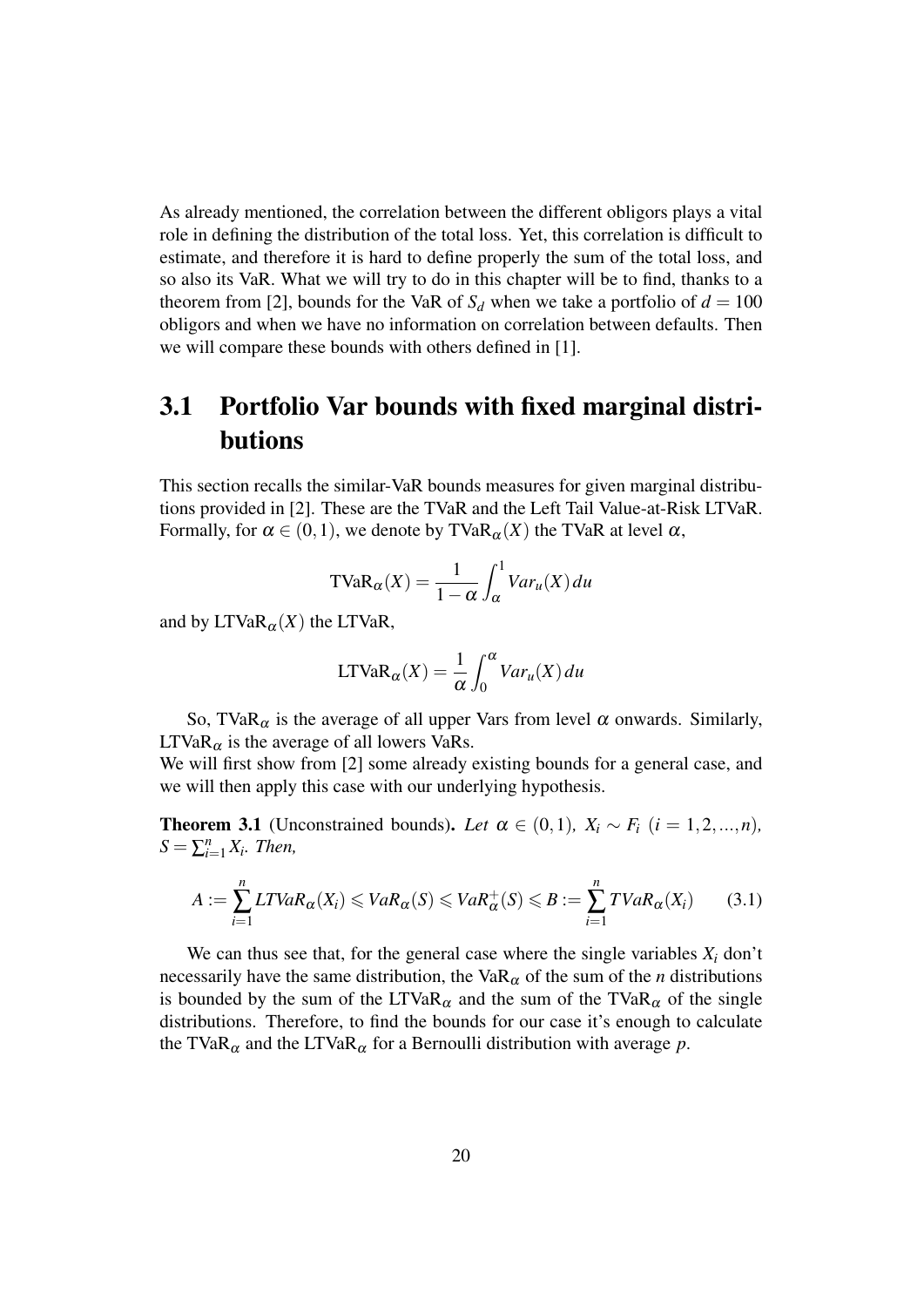### 3.2 Explicit calculation of the bounds

First of all, let's write explicitly the cumulative distribution for a Bernoulli random variable  $X \sim B(p)$  (where  $q = 1 - p$ ). We know that:

$$
F_X = \begin{cases} 0 & x < 0, \\ q & x \in [0, 1], \\ 1 & x \geq 1 \end{cases}
$$

In order to calculate the TVaR<sub> $\alpha$ </sub> and the LTVaR<sub> $\alpha$ </sub> for the sum of Bernoulli random variables, we need first to evaluate the  $VaR_u^+(X)$  and  $VaR_u(X)$  for one Bernoulli distribution, depending on the values of *q* and *u*.

We will start with the calculation of the  $VaR<sub>u</sub><sup>+</sup>(X)$ , in order then to calculate the TVaR:

- 1. If  $u < q$ :  $VaR_u^+(X) = \sup\{x \in \mathbb{R} : (P(X) \le x) \le u\} = 0$
- 2. If  $u = q$ :  $VaR_u^+(X) = \sup\{x \in \mathbb{R} : (P(X) \le x) \le u\} = 0$
- 3. If  $u > q$ :  $VaR_u^+(X) = \sup\{x \in \mathbb{R} : (P(X) \le x) \le u\} = 1$

This can be rewritten as:

$$
VaR_u^+(X) = \begin{cases} 0 & u \leq q, \\ 1 & u > q \end{cases}
$$

Now we are able to calculate explicitly the TVaR for a Bernoulli distribution:

1. if  $\alpha \leqslant q$ :

$$
TVaR_{\alpha}(X) = \frac{1}{1-\alpha} \int_{\alpha}^{1} Var_{u}^{+}(X) du = \frac{1}{1-\alpha} \int_{q}^{1} du = \frac{1-q}{1-\alpha}
$$

2. if  $\alpha > q$ :

$$
TVaR_{\alpha}(X) = \frac{1}{1-\alpha} \int_{\alpha}^{1} Var_{u}^{+}(X) du = \frac{1}{1-\alpha} \int_{\alpha}^{1} du = 1
$$

To sum up:

$$
TVaR_{\alpha}(X) = \begin{cases} \frac{1-q}{1-\alpha} & \alpha \le q, \\ 1 & \alpha > q \end{cases}
$$
 (3.2)

In a similar way I can calculate the LTVaR of a Bernoulli distribution with average *p*: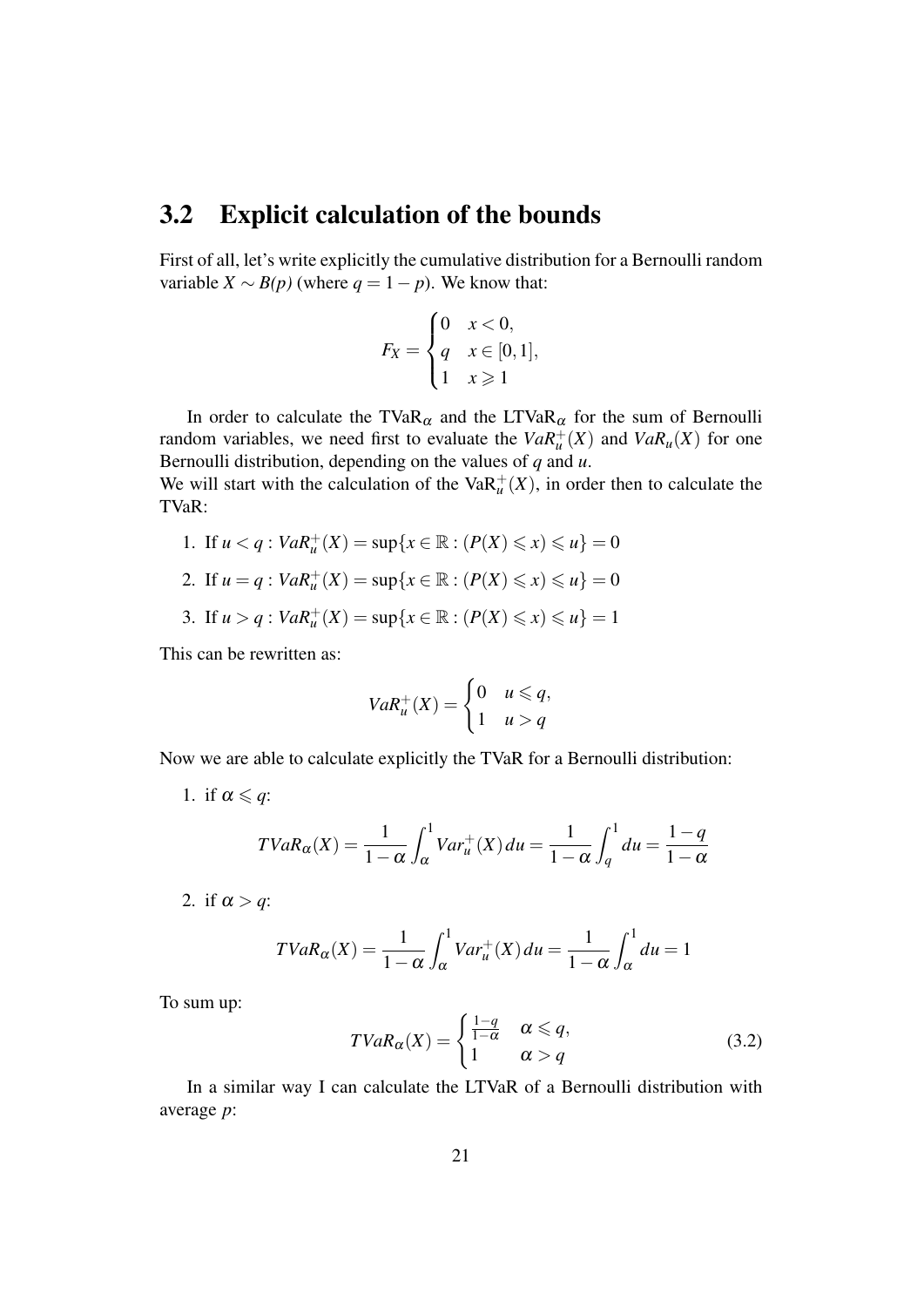1. If  $u < q$ :  $VaR_u(X) = \inf\{x \in \mathbb{R} : (P(X) \le x) \ge u\} = 0$ 2. If  $u = q$ :  $VaR_u(X) = \inf\{x \in \mathbb{R} : (P(X) \le x) \ge u\} = 0$ 3. If  $u > q$ :  $VaR_u(X) = \inf\{x \in \mathbb{R} : (P(X) \le x) \ge u\} = 1$ 

This can be rewritten as:

$$
VaR_u(X) = \begin{cases} 0 & u \leq q, \\ 1 & u > q \end{cases}
$$

We can notice that in the case of a Bernoulli distribution the  $VaR_u^+(X)$  and  $VaR_u(X)$ coincide. Now we are able to calculate explicitly the  $LTVaR_\alpha$  for a Bernoulli distribution:

1. if  $\alpha \leqslant q$ :

$$
LTVaR_{\alpha}(X) = \frac{1}{\alpha} \int_0^{\alpha} Var_u(X) du = \frac{1}{\alpha} \int_0^{\alpha} 0 du = 0
$$

2. if  $\alpha > q$ :

$$
LTVaR_{\alpha}(X) = \frac{1}{\alpha} \int_0^{\alpha} Var_u(X) du = \frac{1}{\alpha} \int_q^{\alpha} 1 du = \frac{\alpha - q}{\alpha}
$$

To sum up:

$$
LTVaR_{\alpha}(X) = \begin{cases} 0 & \alpha \leqslant q, \\ \frac{\alpha - q}{\alpha} & \alpha > q \end{cases}
$$
 (3.3)

From eq. (3.1),eq. (3.2) and eq. (3.3), we can define the bounds for the Value-atrisk of the sum of defaults:

**Proposition 3.1.** Let the random vector  $X = (X_1, ..., X_d)$  be the default indicator for a portfolio *P*, where  $X_i \sim B(p)$  ( $q = 1 - p$ ). Let  $S_d = \sum_1^d X_i$ , and let  $\alpha \in (0, 1)$ . Then:

$$
\begin{cases} 0 & \alpha \leq q, \\ \frac{(\alpha-q)d}{\alpha} & \alpha > q \end{cases} \leqslant VaR_{\alpha}(S_d) \leqslant \begin{cases} \frac{d(1-q)}{1-\alpha} & \alpha \leqslant q, \\ 1 & \alpha > q \end{cases}
$$
 (3.4)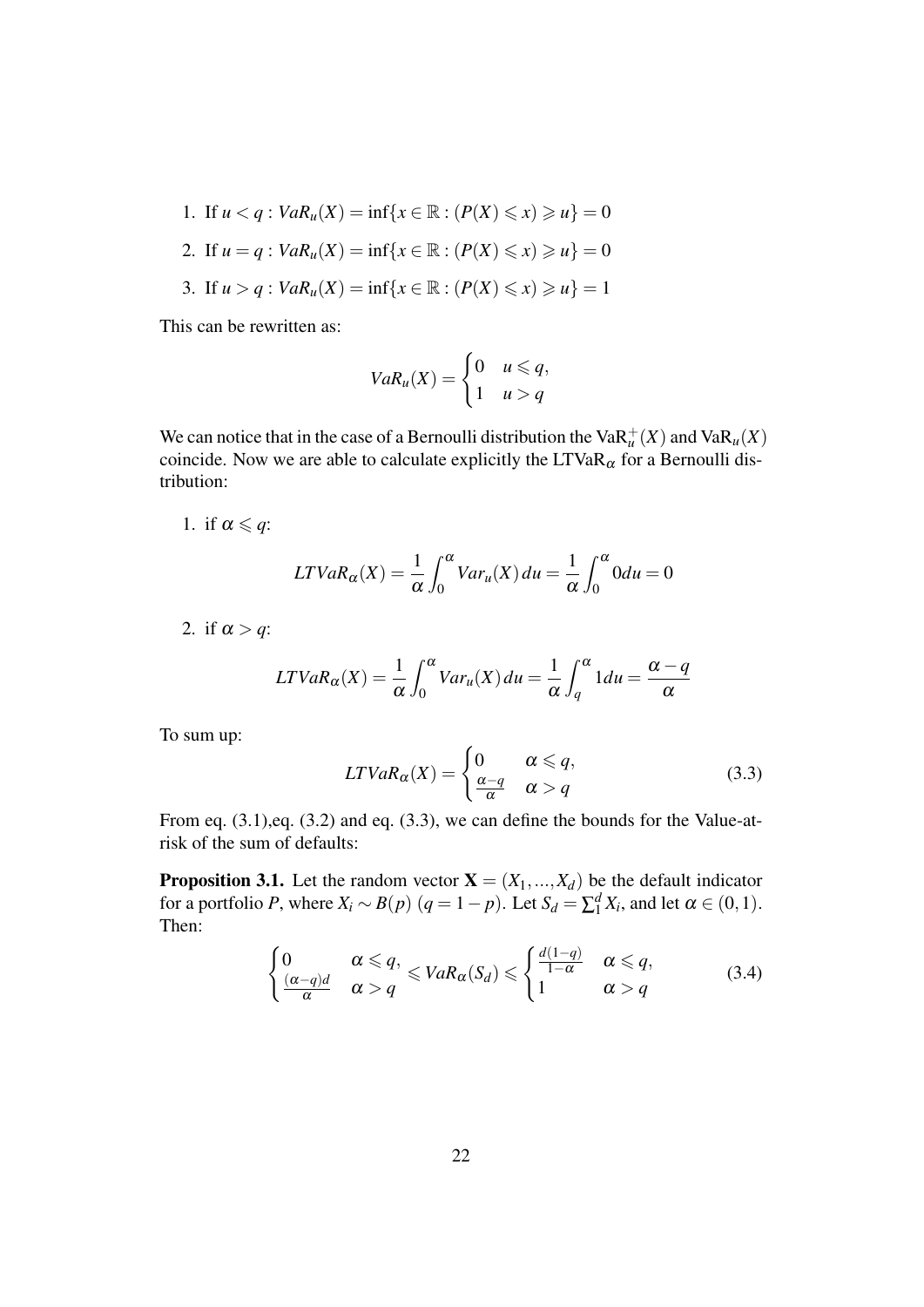## 3.3 Portfolio bounds for exchangeable Bernoulli defaults

This section introduces analytical bounds for the VaR of the sum of *d* exchangeable Bernoulli distributions with average *p*. The results from this sections are taken from [1].

**Definition 3.1** (Exchangeable vector). A random vector  $X = (X_1, ..., X_d)$  with joint cumulative distribution  $F$  is exchangeable if

$$
F(x_0, x_1, ..., x_d) = F(x_{\pi(0)}, x_{\pi(1)}, ..., x_{\pi(d)})
$$

for any permutation of  $\{0, 1, ..., d\}$  and for any  $(x_0, x_1, ..., x_d) \in \mathbb{R}^d$ .

We can see that the authors slightly weaken the assumption of de Finetti and require  $(Y_1,...,Y_m)$  exchangeable but not necessarily part of an exchangeable sequence.

Let us then define  $S_d(p)$  as the class of distributions  $p_S$  on  $\{0, ..., d\}$  such that  $S_d = \sum_{i=1}^d X_i$ , with the vector **X** belonging to the class of *d*-dimensional exchangeable Bernoulli distributions with the same Bernoulli marginal distribution  $B(p)$ . The idea behind the calculation of these bounds is to find the generators of  $S_d(p)$ , which can be proved that are all the vectors  $p_S = (p_0, ..., p_d)$  satisfying this equation

$$
\sum_{i=1}^{d} (j - pd)p_j = 0
$$
\n(3.5)

Then, to define the bounds of the VaR, I have to provide the definition of extremal rays.

Definition 3.2 (Extremal Ray). Given the convex cone

$$
C_p = \left\{ z \in \mathbb{R}^{d+1} : \sum_{j=0}^d (j - pd)z_j = 0, \ Iz \geq 0 \right\}
$$

which represents the set of positive solutions of eq.  $(3.5)$ . A solution **r** of eq.  $(3.5)$ is an extremal ray of  $C_p$  iff  $I^*z = 0$  for a submatrix  $n_{I^*} \times (d+1)$ ,  $I^*$  of *I* and

$$
\operatorname{rank}\left[\begin{matrix} A \\ I^* \end{matrix}\right] = d.
$$

It can be then proved that the extremal rays of the convex cone  $C_p$  have at most two non-zero components.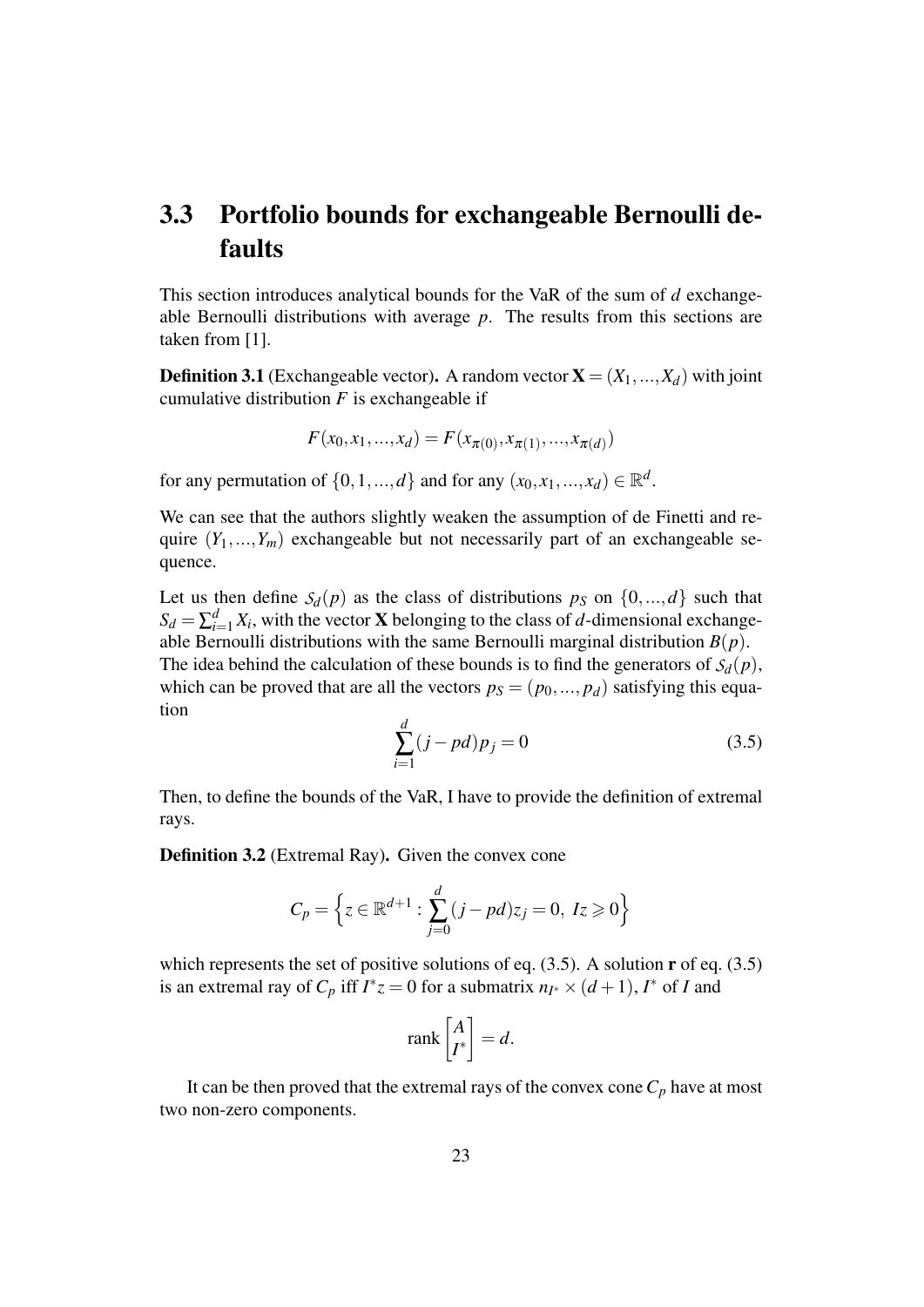We will now define  $R_{(j_1, j_2)}$  and  $R_{pd}$  as the random variables whose probability mass functions are defined respectively on the two non-zero values  $j_1$  and  $j_2$  and on the value *pd*.

Thanks to the following proposition we can find out sharp bounds for the Var of *Sd*.

**Proposition 3.2.** Let  $S_d \in S_d(p)$  and let  $VaR_u(S_d)$  be its value at risk. Then:

$$
\min_{R} \text{VaR}_{u}(R) \leq \text{VaR}_{u}(S_{d}) \leq \max_{R} \text{VaR}_{u}(R) \tag{3.6}
$$

where *R* are the ray densities of  $S_d(p)$ 

Then, thanks to proposition 3.3, I'm able to define specifically which are the upper and lower bounds of the VaR:

**Proposition 3.3.** Let us consider the class  $S_d(p)$  and let  $j_1^p$  $\frac{d^p}{1} = \frac{(p-(1-u))d}{u}$ *u*

- 1. If  $j_1^p < 0$ , min $VaR_u(R_{(j_1,j_2)}) = 0$  and max $VaR_u(R_{(j_1,j_2)}) = j_2^*$  $j_2^*$ , where  $j_2^*$  $2^*$  is the larger integer smaller than  $\frac{pd}{1-u}$ .
- 2. If  $0 \le j_1^p \le j_1^M$  $J_1^M$ , min $VaR_u(R_{(j_1,j_2)}) = j_1^*$  $j_1^*$ , where  $j_1^*$  $j_1^*$  is the smallest integer greater or equal to  $j_1^p$  $\int_{1}^{p}$  and max  $VaR_u(R_{(j_1,j_2)}) = d$ .
- 3. If  $j_1^p \ge j_1^M$  $j_1^M$ ,  $\min Var_u(R_{(j_1,j_2)}) = j_2^m = j_1^M + 1$  and  $\max Var_u(R_{(j_1,j_2)}) = d$ . In this case, if *pd* is integer  $j_1^M + 1 = pd$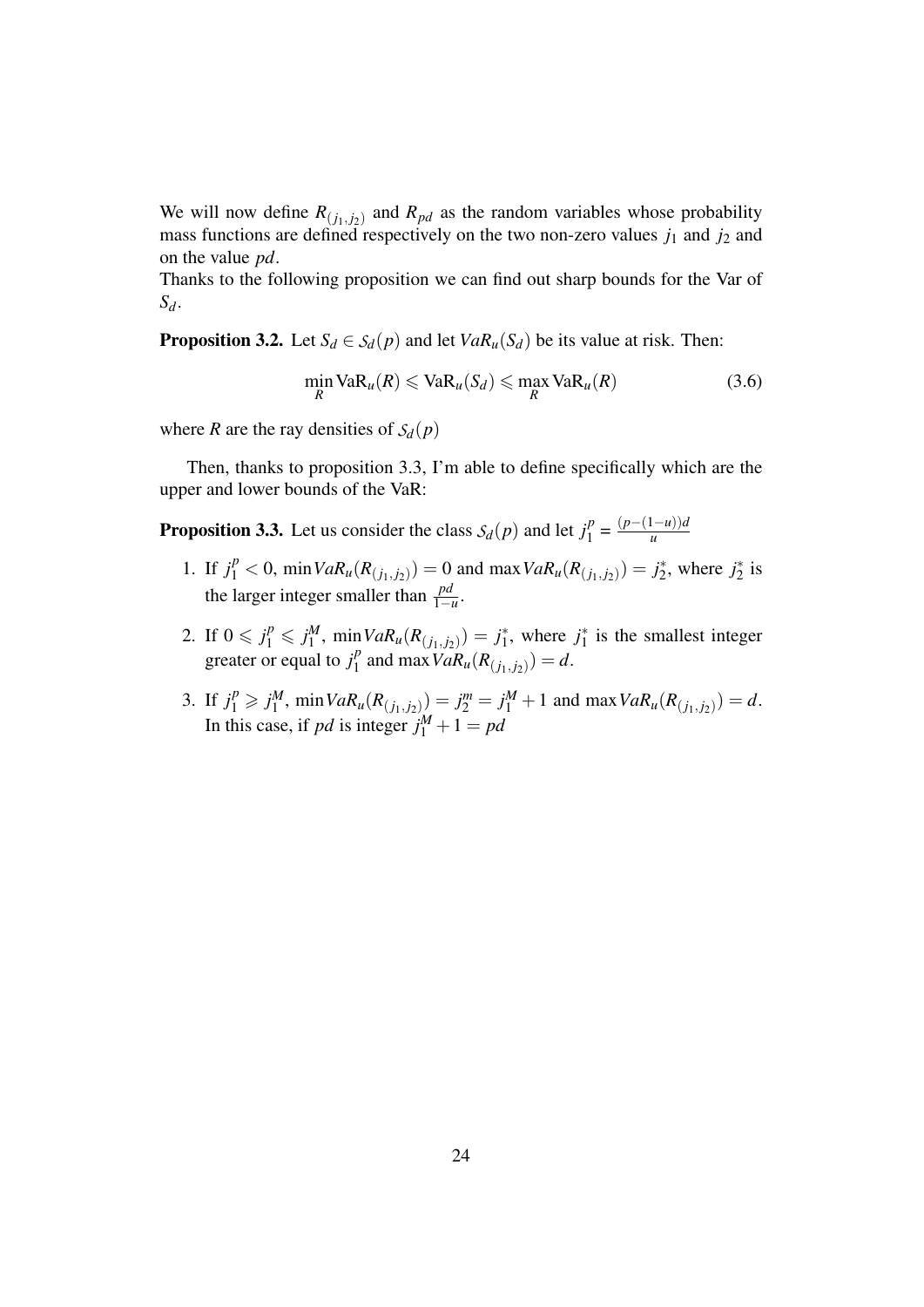### **4 Comparison of the bounds**

So far, we have developed two different bounds for the VaR of the sum of defaults when no information is provided on correlation between them. Now we will compare the two bounds, according to the different conditions on  $\alpha$  and  $q$ . To make this comparison possible, we will consider the hypothesis of exchangeability for both the couple of bounds.

In Section 4.1 we will introduce a theorem that compares the two bounds; in Section 4.2 we will show two numeric examples to prove the results found in the theorem.

#### 4.1 Comparison

The following theorem allows us to confront the two couples of bounds defined in chapter 3.

**Theorem 4.1.** Let us consider the class  $S_d(p)$ . Let  $j_1^p = \frac{(p-(1-\alpha))d}{\alpha}$  $\frac{a^{1-\alpha}}{a}$  *and let*  $j_1^M$  *be the largest integer smaller than pd. The bounds calculated with Proposition 3.3 are always tighter or equal than those in Proposition 3.1.*

*Proof.* First of all, we can notice that

$$
j_1^p < 0 \iff \frac{(p - (1 - \alpha))d}{\alpha} < 0 \iff \frac{(\alpha - q)d}{\alpha} < 0 \iff \alpha < q \tag{4.1}
$$

and that

$$
0 \leqslant j_1^p \leqslant j_1^M \iff 0 \leqslant \frac{(\alpha - q)d}{\alpha} \leqslant j_1^M \iff 0 \leqslant (\alpha - q) \leqslant \frac{(j_1^M)\alpha}{d} \qquad (4.2)
$$

We see therefore a close connection between the conditions defining the two different bounds. So, we can easily confront them:

- 1. if  $j_1^p < 0 \ (\alpha < q)$ :
	- (a) Thanks to equation  $(4.1)$ , to calculate the upper bound I have to confront max<sub>*R*</sub>*VaR<sub>u</sub>*(*R*) =  $j_2^*$  $_2^*$  from proposition 3.3 with the upper bound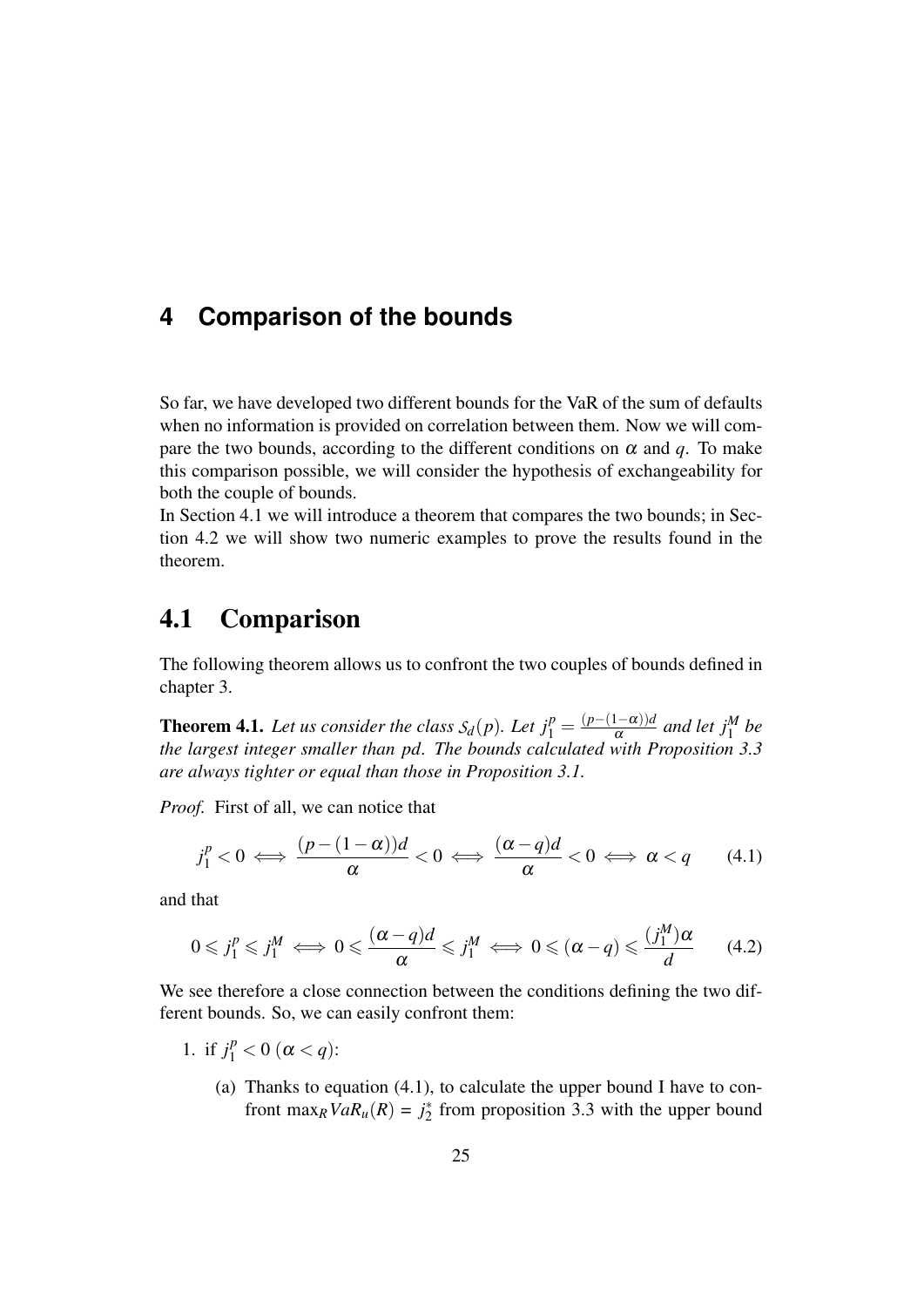(1−*q*)*d*  $\frac{1-q}{1-\alpha}$  defined in proposition 3.1. Since by definition  $j_2^*$  $i_2^*$  is the largest integer smaller than  $\frac{pd}{1-\alpha} = \frac{(1-q)d}{1-\alpha}$  $\frac{1-q}{1-\alpha}$ , then  $j_2^*$  $i_2^*$  is the best bound.

- (b) Using the same criteria used for point (a), we easily see that in both cases the lower bound is 0
- 2.  $0 \le j_1^p \le j_1^M$  $\frac{M}{1}\left(0\leqslant (\alpha-q)\leqslant \frac{(j_1^M)\alpha}{d}\right)$ *d*  $\big).$ 
	- (a) For the upper bound, in both cases the bound is *d*
	- (b) For the lower bound, given proposition 3.3 I have to confront  $\max_R VaR_u(R)$  $= j_1^*$  with the other upper bound  $\frac{(\alpha - q)d}{\alpha}$ . Since by definition  $j_1^*$  $i_1^*$  is the smallest integer greater than  $j_1^p = \frac{(\alpha - q)d}{\alpha}$  $\frac{-q}{\alpha}$ , then  $j_1^*$  $i_1^*$  is the best bound.

$$
3. \, j_1^p > j_1^M \left( \alpha - q \geq \frac{\alpha(j_1^M)}{d} \geq 0 \right)
$$

- (a) For the upper bound, in both cases the bound is *d*
- (b) We need to prove that  $\frac{(\alpha q)d}{\alpha} (= j_1^p)$  $j_1^p$ )  $\leq j_1^M + 1$ . First of all, since  $0 <$  $\alpha$  < 1, we can easily see that

$$
\frac{(\alpha - q)d}{\alpha} = \frac{(p - (1 - \alpha)d)}{\alpha} = \frac{pd}{\alpha} - \frac{(1 - \alpha)}{\alpha} < pd
$$

Since by definition  $pd \leq j_1^M + 1$ , then we have proved that the bounds given by Proposition 3.3 are better than those given by Proposition 3.1.

 $\Box$ 

Remark 1. We can notice that, when the bounds calculated with Proposition 3.1 are not integers, then we can always "tighten" the bounds to the closest integer forward (for the lower bound) and to the closest integer backwards (for the upper bound). This is because we are considering the distribution of  $S_d$ , which is defined on the set of integer values  $\{0,1,...,d\}$ . To make an example, it would make no sense to say that the VaR is "less than 2,9", but we can say it is less than 2. For this reason, having a better look at the two different bounds for all the three conditions 1., 2. and 3. from the previous theorem, we can see that only if  $j_1^p < 0$  and if  $\frac{pd}{1-a}$ is an integer, then there is an actual advantage of taking the bounds given by the rays, otherwise the upper and lower bounds are always the same. Overall, since the bounds presented in the second methods are sharp, they cannot be improved (this is way the first method never manages to outperform the second one) and moreover it provides explicitly the distribution (the extremal rays) in which they are reached.

The following numeric examples will better clarify what was just stated.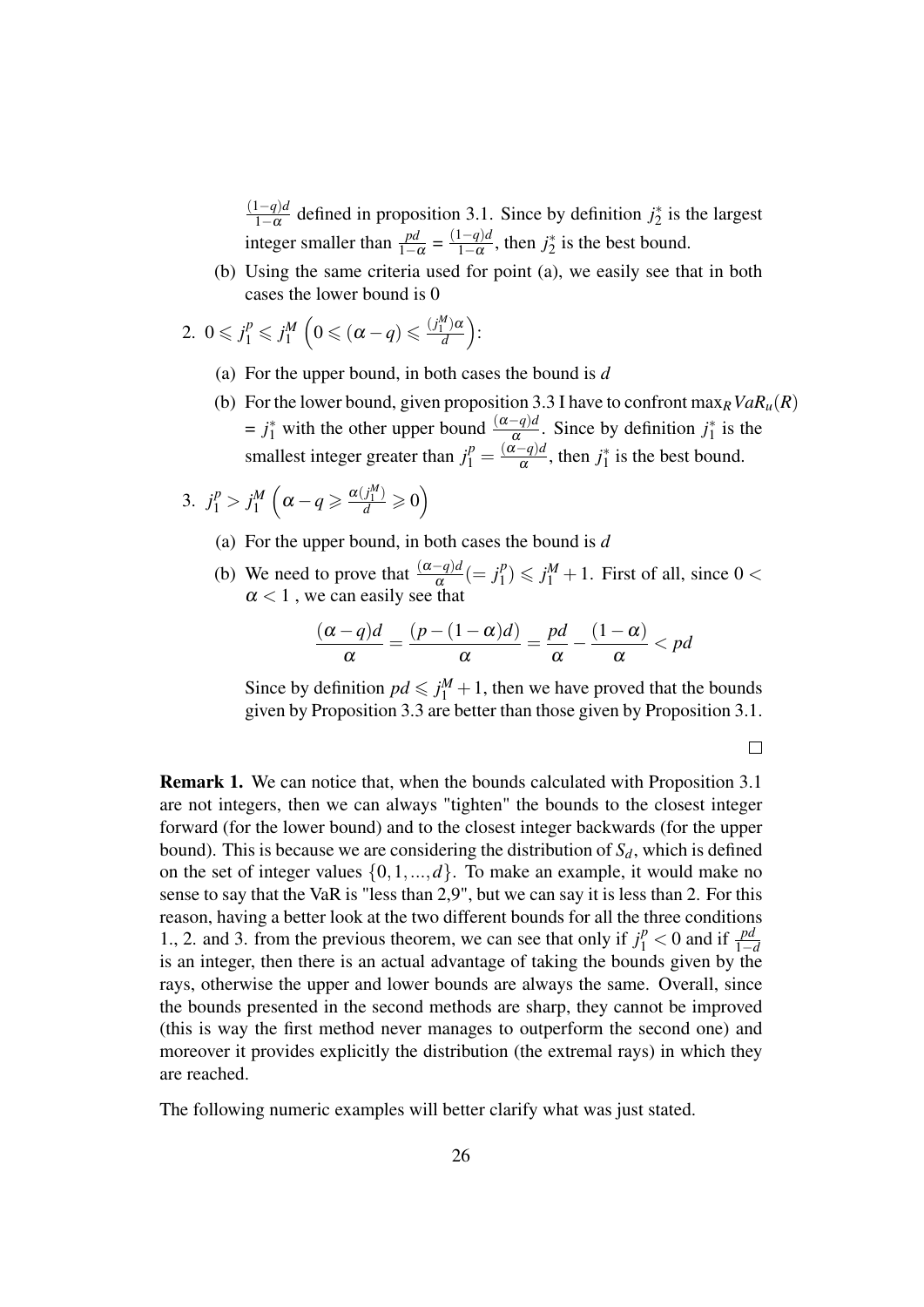### 4.2 Numeric examples

We will now perform a couple of numeric examples to show the results proved in the previous theorem and what I highlighted in the previous observation. Let us suppose we have a credit portfolio *P* with 100 obligors. Let the random vector  $X = (X_1, ..., X_{100})$  collect the default indicators for the portfolio *P* and assume the vector X belongs to the class of *d*-dimensional exchangeable Bernoulli distributions with the same Bernoulli marginal distribution  $B(p)$ . The variable  $S_d$ represents the number of defaults and the distribution of *S* represents the distribution of the loss. We will analytically find bounds of  $VaR_\alpha$ , for  $\alpha = 0.90$ ,  $\alpha = 0.95$ and  $\alpha = 0.99$  using the two different methods.

#### 4.2.1 Scenario 1: p=0,11%

Let us assume  $p = 0,11\%$ , corresponding to S&P's default rate in 2019 for a BBB rating company (as of [5]).

1.  $\alpha = 0.90$ Since  $j_1^p = \frac{(0.0011 - 0.1)100}{0.90} < 0$ , the lower and upper bound given by the extremal rays are respectively 0 and the largest integer less than  $\frac{(0,0011)100}{0,10}$ , so 1.

With the new method, I get that the lower bound is 0, while the upper bound is 1,1. As pointed in observation 1, we can say the upper bound is still 1.

2.  $\alpha = 0.95$ 

Since  $j_1^p < 0$ , the lower and upper bounds given by the extremal rays are respectively 0 and the largest integer less than  $\frac{(0,0011)100}{0,05}$ , so 2.

With the new method, I get that the lower bound is  $\dot{0}$ , while the upper bound is 2,2. For the Observation, we can say the upper bound is 2.

3.  $\alpha = 0.99$ 

In this specific case, we can see that the method given by the extremal rays finds a better upper bound. As  $j_1^p < 0$ , the lower and upper bounds given by the extremal rays are respectively 0 and the largest integer less than  $\frac{(0.0011)100}{0.05} = 11$ , so 10. With the new method, instead, the upper bound would be 11

Previous results can be summarized by this table: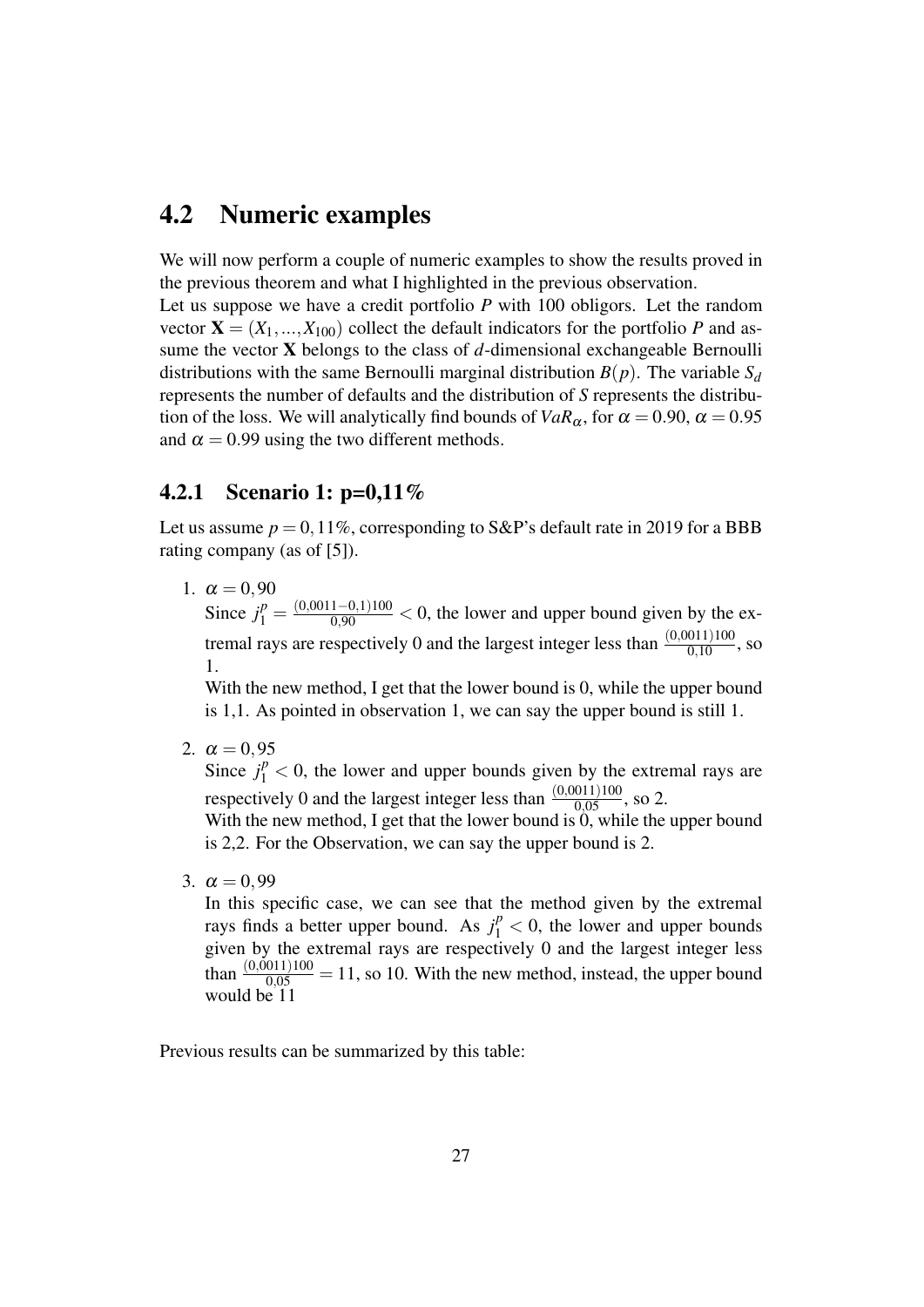| $\alpha$ |  | left bound 1 left bound 2 right bound 1 right bound 2 |  |
|----------|--|-------------------------------------------------------|--|
| 0.90     |  |                                                       |  |
| 0.95     |  |                                                       |  |
| 0.99     |  |                                                       |  |

Table 4.1: two different bounds of  $VaR_\alpha$  of the number of defaults with  $p = 0,11\%$ .

#### 4.2.2 Scenario 2: p=1,49%

Let us assume  $p = 1,49\%$ , corresponding to S&P's default rate in 2019 for a B rating company (as of [5]). Here we will also consider the case when  $\alpha = 0.999$ .

1.  $\alpha = 0.90$ 

Since  $j_1^p = \frac{(0.0149 - 0.1100)}{0.90} < 0$ , the lower and upper bound given by the extremal rays are respectively 0 and 14.

With the new method, I get that the lower bound is 0, while the upper bound is 14,9. As pointed before, we can say the upper bound is still 14.

2.  $\alpha = 0.95$ 

Since  $j_1^p < 0$ , the lower and upper bounds given by the extremal rays are respectively 0 and 35.

With the new method, I get that the lower bound is 0, while the upper bound is 35,8, which can be rounded to 35.

3.  $\alpha = 0.99$ 

In this case,  $j_1^p = \frac{(0.0149 - 0.01)100}{0.99} = 0.4949 > 0$ . As  $j_1^M = 1 > j_1^p$  $t_1^p$ , the lower and upper bounds given by the extremal rays are respectively 1 and 100. With the new method, the upper bound is still *d* whereas the lower one is 0,4949, which can be rounded to 1.

4.  $\alpha = 0.999$ 

In this case,  $j_1^p = \frac{(0.0149 - 0.001)100}{0.999} = 1,3913 > j_1^M = 1$ . So, the lower and upper bounds given by the extremal rays are respectively 2 and 100. With the new method, the upper bound is still 100 whereas the lower one is 1,3913, which can be rounded to 2.

Previous results can be summarized by the following table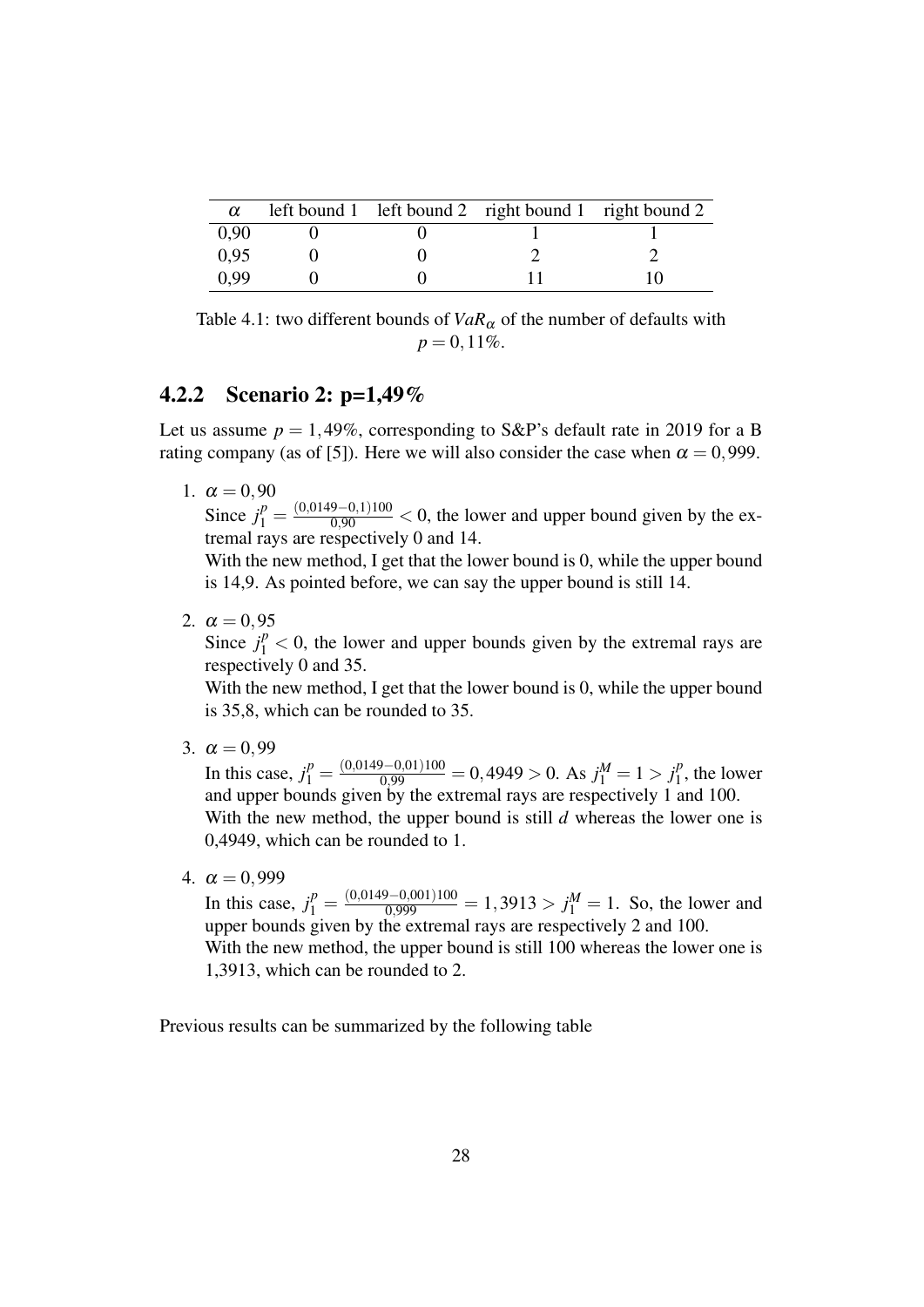| $\alpha$ |  | left bound 1 left bound 2 right bound 1 right bound 2 |     |
|----------|--|-------------------------------------------------------|-----|
| 0,90     |  | 14                                                    |     |
| 0,95     |  | 35                                                    | 35  |
| 0,99     |  | 100                                                   | 100 |
| 0.999    |  | 100                                                   | 100 |

Table 4.2: two different bounds of  $VaR_{\alpha}$  of the number of defaults with  $p = 1,49\%.$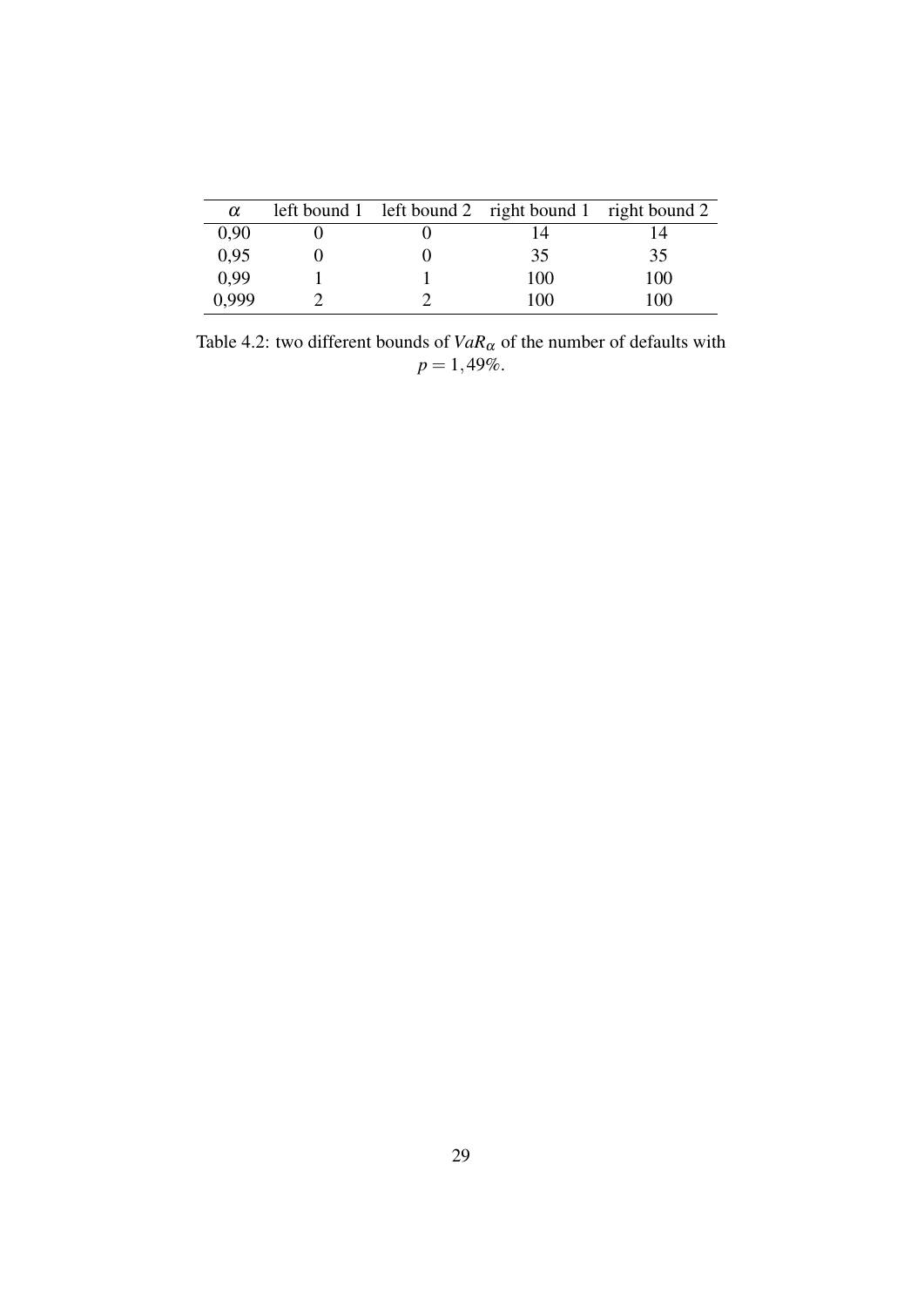#### **5 Problem description with given correlation** ρ

So far, we have just considered bounds for the Value-at-Risk without knowing the default correlation between the obligors. In this chapter, we consider an estimation of default correlation to be at level  $\rho$ . As we will see later, when correlation is known, we can easily find the variance of the distribution of the total loss *Sd*. The chapter is organized as follows. In Section 5.1 we will introduce the new class of ditributions  $S_d(p, \rho)$ , and we will define sharp bounds (from [1]) for the Value-at-risk of the loss  $S_d \in S_d(p, \rho)$ . In Section 5.2, we will first define new bounds from [2], calculated with a given variance constraint. Then we will show how to calculate the variance of the loss distribution  $S_d$  given correlation between defaults. In Section 5.3 we will perform numeric examples to confront the two couples of bounds.

## 5.1 Portfolio bounds for exchangeable Bernoulli defaults and correlation  $\rho$

Let us first define  $S_d(p, \rho)$  as the class of distributions  $p_S$  on  $\{0, ..., d\}$  such that  $S_d = \sum_{i=1}^d X_i$ , with the vector **X** belonging to the class of *d*-dimensional exchangeable Bernoulli distributions with the same Bernoulli marginal distribution  $B(p)$ , and given correlation  $\rho$  between the Bernoulli distributions.

Sharp bounds for the Var of  $S_d \in S_d(p, \rho)$  are defined thanks to the following proposition from [1]. It is worth noticing that the bounds are constructed in the same way as from space  $S_d(p)$ .

**Proposition 5.1.** Let  $S_d \in S_d(p, \rho)$  and let  $VaR_u(S_d)$  be its value at risk. Then:

$$
\min_{R} \text{VaR}_{u}(R) \leqslant \text{VaR}_{u}(S_{d}) \leqslant \max_{R} \text{VaR}_{u}(R) \tag{5.1}
$$

where *R* are the ray densities of  $S_d(p, \rho)$ 

As from space  $S_d(p)$ , to define VaR bounds we have to understand the distribution of the extremal rays. We can do so thanks to the following proposition from [1].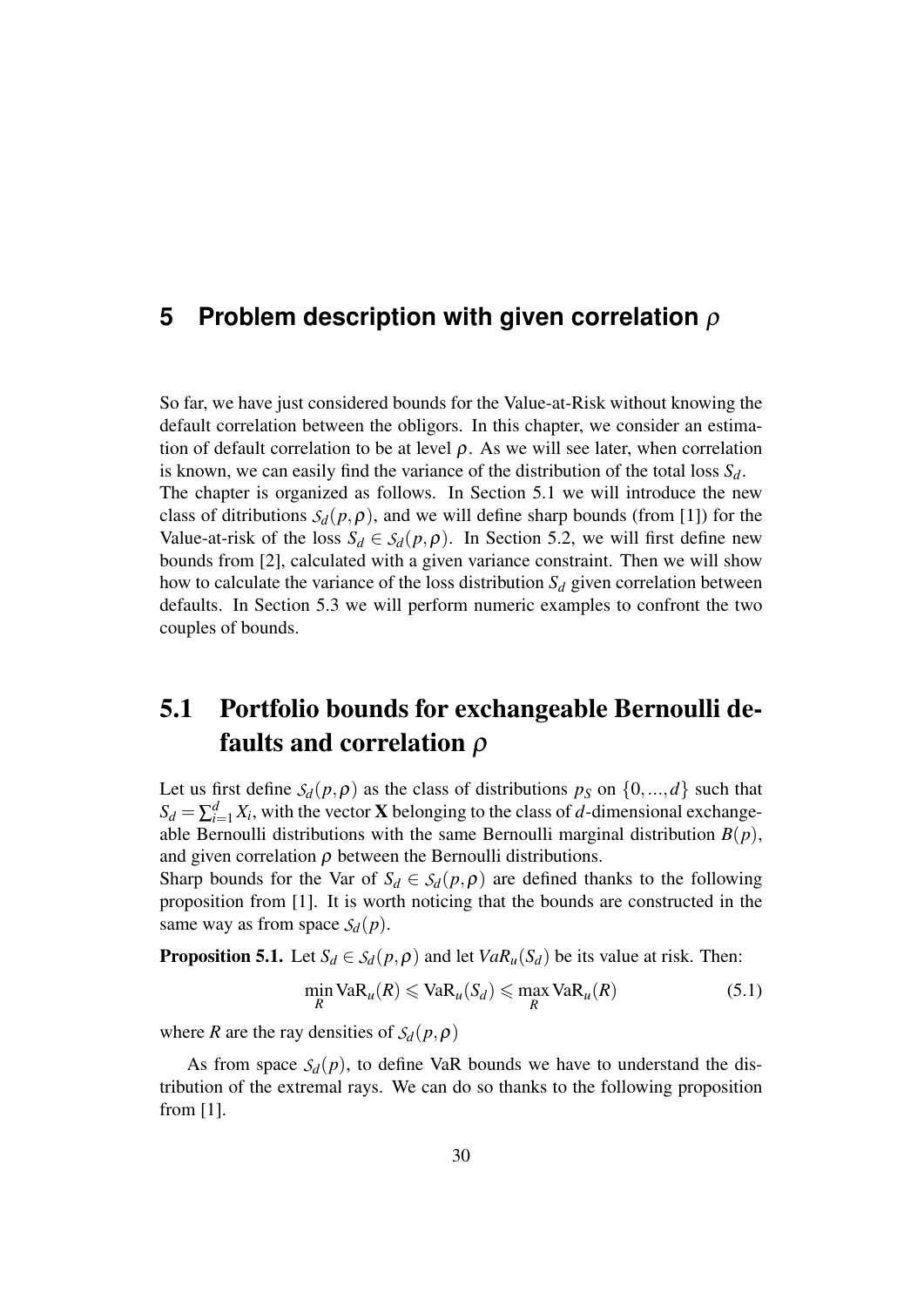**Proposition 5.2.** Let  $\alpha_j = j - pd$  and  $\beta_j = j^2 - (pd + d(d-1)\mu_2)$  and let  $A_{ij} =$ det  $\begin{bmatrix} \alpha_i & \alpha_j \\ \alpha & \beta \end{bmatrix}$ β*i* β*j* 1  $= d$ . If  $\sqrt{ }$  $\int$  $\overline{\mathcal{L}}$  $A_{jk} \geqslant 0$  $A_{ik} \geqslant 0$  $A_{ij} \geqslant 0$ 

the extremal rays of 5.1 are  $\mathbf{r}_{\rho} = (p_0, ..., p_d)$ , where  $p_l = 0, l \neq i, j, k$ ,

$$
p_i = \frac{jk - (j + k - 1)d p + d(d - 1)\mu_2}{(k - i)(j - i)}
$$

$$
p_j = -\frac{ik - (i + k - 1)d p + d(d - 1)\mu_2}{(k - j)(j - i)}
$$

$$
p_k = \frac{ij - (i + j - 1)d p + d(d - 1)\mu_2}{(k - j)(k - i)}
$$

with  $i < j < k$ .

## 5.2 Portfolio Var bounds with fixed marginal distributions and variance constraint

In Section 5.1 we assumed that between obligors there exists a certain default correlation  $\rho$ . From basic probability theory, when we know correlation between variables  $X_i$  (as well as the probability distributions of the single variables), we are able to calculate the variance of the sum of these distributions. Therefore, in our context, assuming a certain default correlation between the obligors is the same as assuming the respective level of variance for the sum of the defaults.

In this Section, we will first define from [2] new VaR bounds for  $S_d$  given a constraint on its variance. Then we will show how to calculate the variance of the sum of defaults given correlation  $\rho$ , in order then to be able to compare the two couple of bounds defined in this chapter.

Let us now define the general theorem from [2] with which we are able to define bounds of  $VaR(S_d)$  given a variance constraint.

**Theorem 5.1** (constrained bounds). *Let*  $\alpha \in (0,1)$ *,*  $X_i \sim F_i$  ( $i = 1,2,...,n$ )*,* S =  $\sum_{i=1}^{n} X_i$  satisfy  $var(S) \leqslant s^2$ . Let  $\mu = \mathbb{E} \Big( \sum_{i=1}^{n} X_i \Big)$ .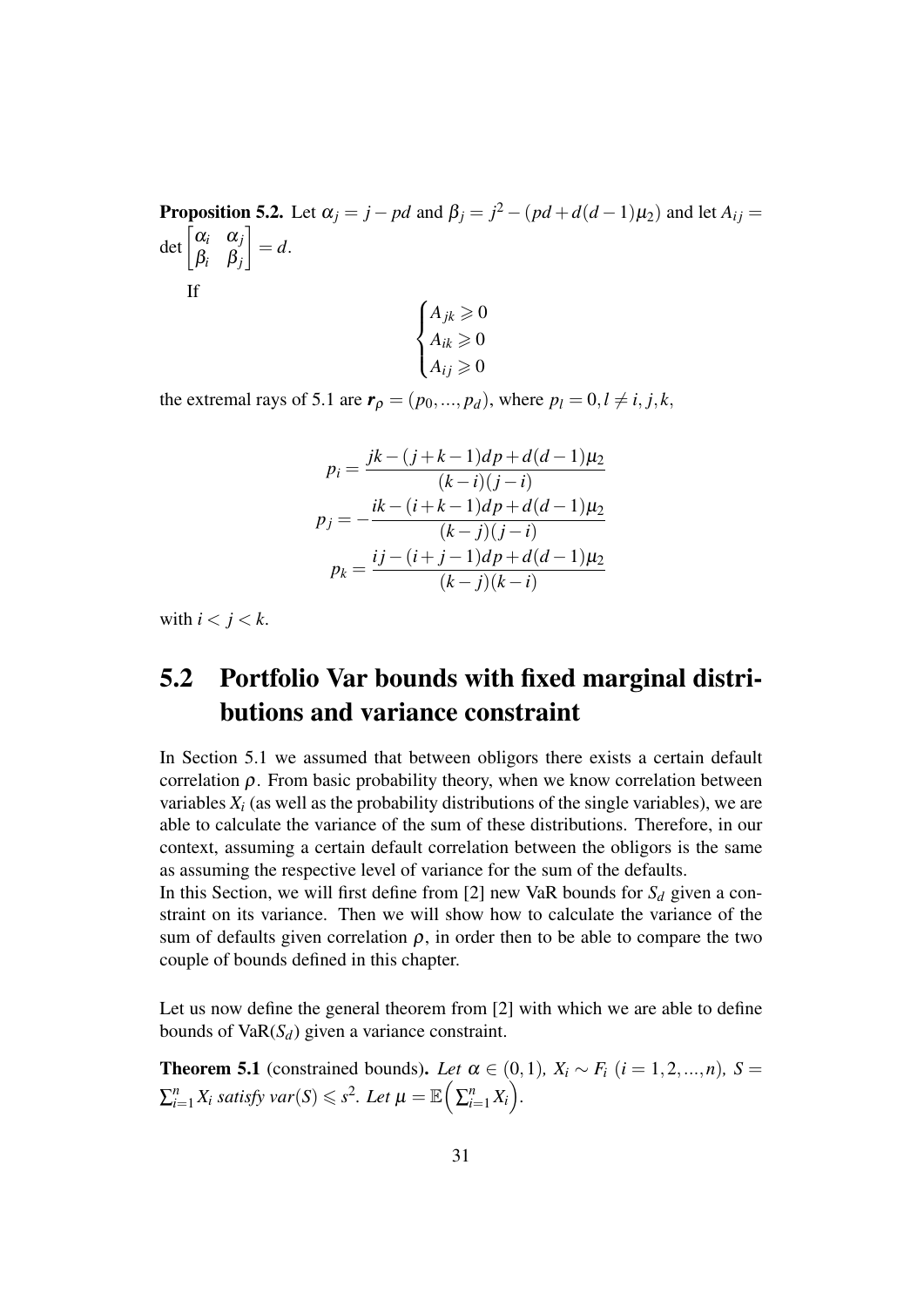$$
a := max\left(\mu - \sqrt{\frac{1 - \alpha}{\alpha}}, A\right) \le m \le VaR_{\alpha}(S)
$$
  

$$
\le VaR_{\alpha}^{+}(S) \le M \le b \le b := min\left(\mu + s\sqrt{\frac{\alpha}{1 - \alpha}}, B\right)
$$

*where A and B are the bounds defined without variance constraint in Theorem 3.1.*

*In particular, if*  $s^2 \geqslant \alpha(A - \mu)^2 + (1 - \alpha)(B - \mu)^2$ , then  $a = A$  and  $b = B$  (the *unconstrained bounds are not improved by the presence of the constraint on variance).*

This theorem allows us to find non-sharp bounds for the distribution of the number of defaults. We can notice that this theorem works also when we define ex-ante a fixed amount of variance.

In order to be able to compare the two bounds, let's now go through the connection between correlation and variance.

Consider a random vector  $\mathbf{X} = (X_1, ..., X_d)$  with  $Corr(X_i, X_j) = \rho, \forall i, j$ . Let  $var(X_i) = \sigma^2$ ,  $\forall i \leq d$ . We have that:

$$
var\bigg(\sum_{i=1}^d X_i\bigg) = var(X_1 + ... + X_d) = dvar(X_1) + d(d-1)\rho/\sigma^2
$$

So, when considering the sum of exchangeable Bernoulli distributions with average *p* with given correlation  $\rho$ , we know the variance of the sum of the defaults *S<sup>d</sup>* will be:

$$
var(S_d) = dp(1 - p)(1 + \rho d - \rho)
$$
\n(5.2)

Therefore, it now sounds natural to confront the bounds given by Proposition 5.1 with the ones given by Theorem 5.1 setting the corresponding level of variance. In particular, in this section we do not confront "theorically" the two couples of bounds as in chapter 4, but we provide significant numerical examples.

### 5.3 Comparison of the bounds with correlation  $\rho$

Some numerical examples will now be performed to compare the two previous theorems. A default correlation  $\rho$  will be set ex-ante.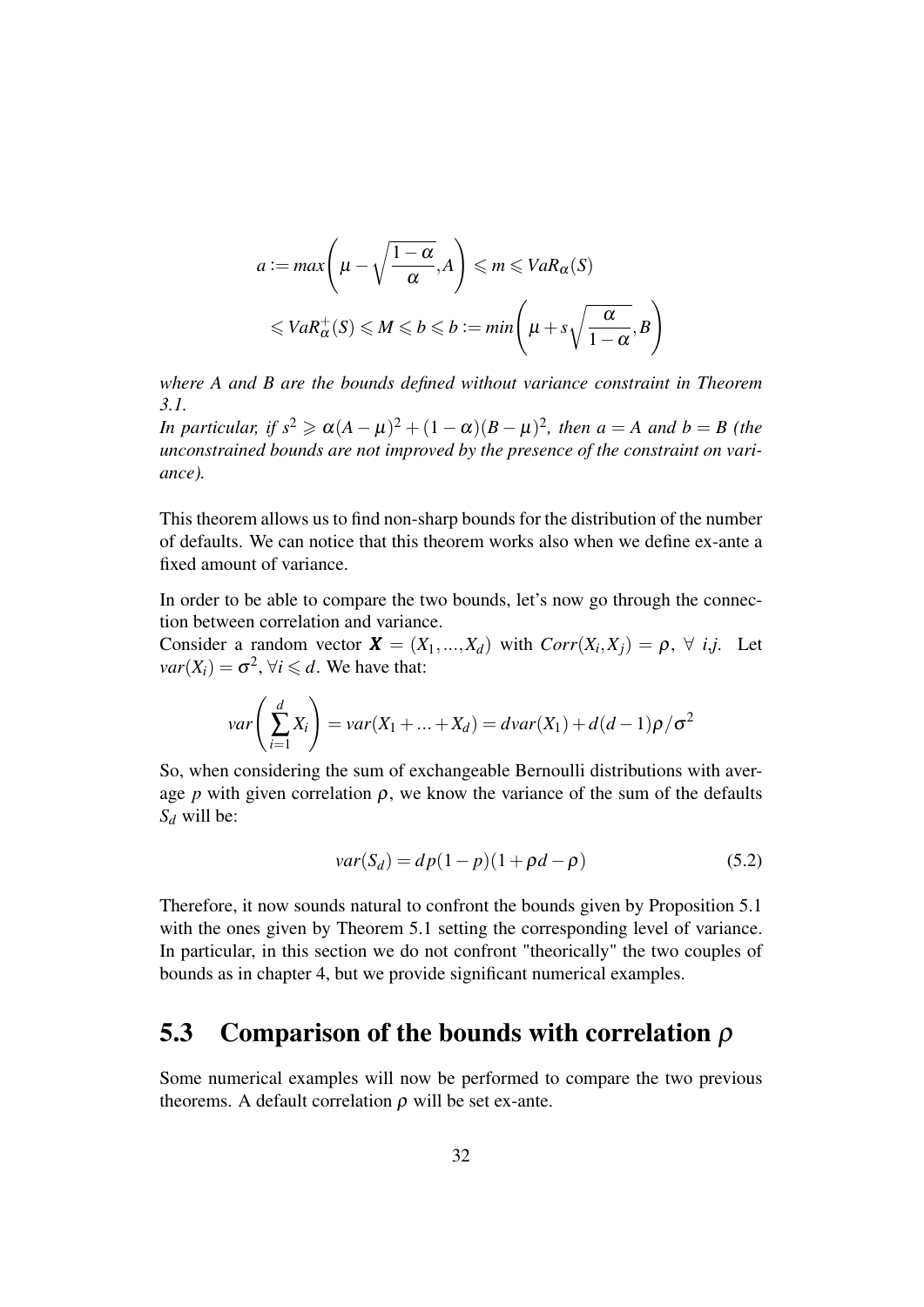The sharp bounds proposed in the following scenarios are taken from [1]. The bounds from theorem 5.1 will be calculated based on the set  $\rho$ , and the corresponding variance  $s^2$  (that will act as our "variance constrain" of theorem 5.1) will be calculated ex-post thanks to eq.  $(5.2)$ .

Let us suppose we have a credit portfolio *P* with 100 obligors. Let the random vector  $X = (X_1, ..., X_{100})$  collect the default indicators for the portfolio *P* and assume the vector X belongs to the class of *d*-dimensional exchangeable Bernoulli distributions with the same Bernoulli marginal distribution  $B(p)$  and correlation  $\rho$ . The variable  $S_d$  represents the number of defaults. We will analytically find bounds of  $VaR_\alpha$ , for  $\alpha = 0.90$ ,  $\alpha = 0.95$  and  $\alpha = 0.99$  using the two methods defined in this chapter.

We remind that the bounds *A* and *B* of the sum of defaults (that we need to calculate the bounds in theorem 5.1) set in Proposition 3.1 are:

$$
A := \begin{cases} 0 & \alpha \leqslant q, \\ \frac{(\alpha - q)d}{\alpha} & \alpha > q \end{cases} \leqslant VaR_{\alpha}(S_d) \leqslant B := \begin{cases} \frac{d(1 - q)}{1 - \alpha} & \alpha \leqslant q, \\ 1 & \alpha > q \end{cases} \tag{5.3}
$$

#### 5.3.1 Scenario 1: p=0,17%, ρ= 1/6

Let us assume  $p = 0,17\%$  and  $\rho = 1/6$ .

1.  $\alpha = 0.90$ 

From [1], the sharp bounds are respectively 0 and 16. To calculate the new bounds, let us first calculate  $s^2$  thanks to eq. (5.2).

$$
s^2 = 100 * (0,0017)(1 - 0,0017)(1 + (1/6) * 100 - 1/6) = 29,24
$$

We can easily calculate  $A = 0$  and  $B = 17$ . To see of we can improve these bounds, we confront *s* <sup>2</sup> with

$$
\alpha(A - \mu)^2 + (1 - \alpha)(B - \mu)^2 = (0, 90)(0 - 1, 7)^2) +
$$
  
(1 - 0, 90)(17 - 1, 7)^2 = 26, 01 (5.4)

So, we can't improve the bounds *A* and *B*.

2.  $\alpha = 0.95$ 

From [1], the sharp bounds are respectively 1 and 25.

We can easily calculate that  $A = 0$  and  $B = 34$ . To see of we can improve these bounds, we confront  $s^2$  with

$$
\alpha(A - \mu)^2 + (1 - \alpha)(B - \mu)^2 = (0.95)(0 - 1.7)^2) +
$$
  
(1 - 0.95)(34 - 1.7)<sup>2</sup> = 54.91 (5.5)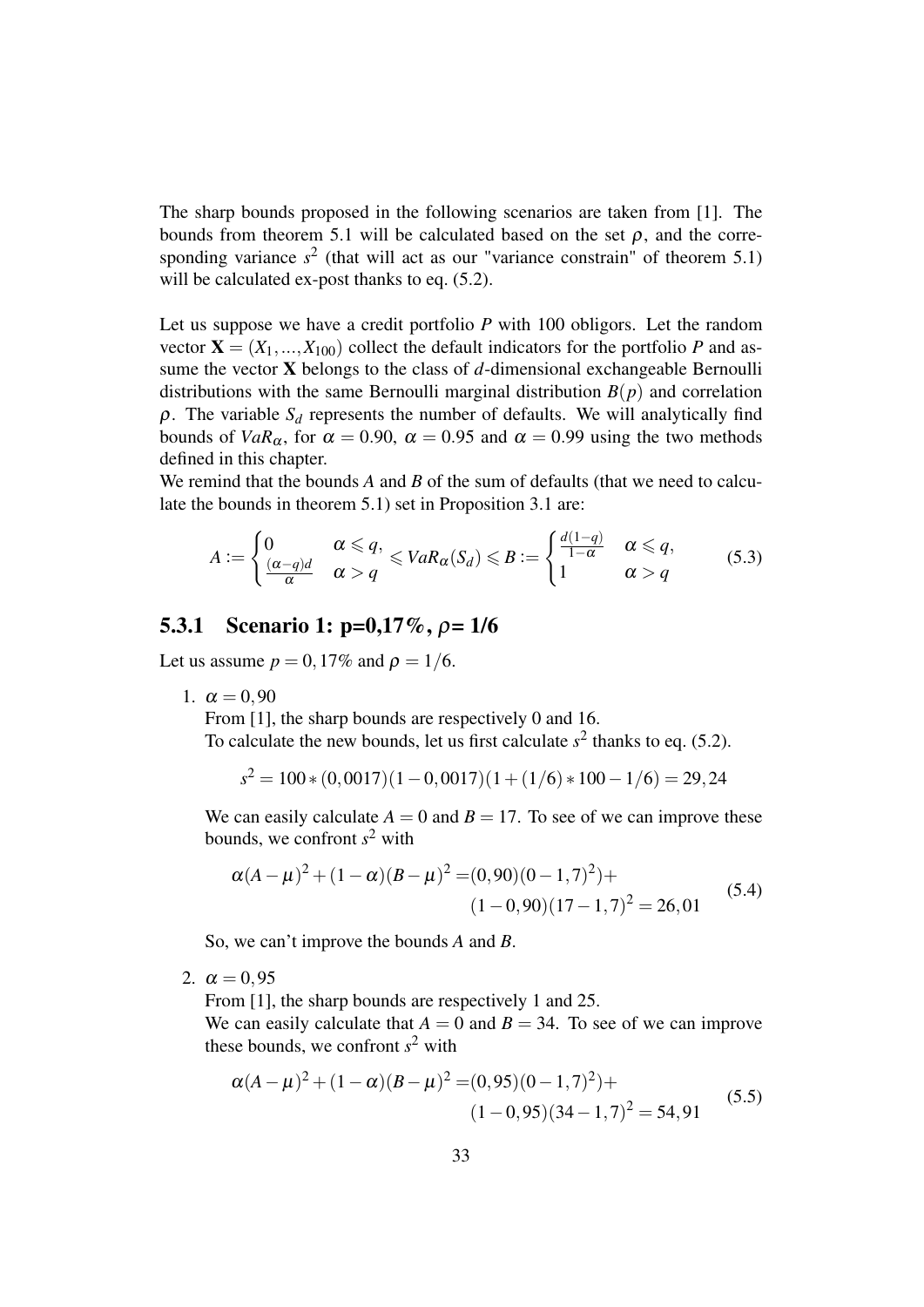Since  $54,91 \ge 26,01$ , we can improve the bounds *A* and *B*. From Theorem 5.1, we find the new lower and upper bounds are respectively  $\mu$  −  $(1 - \alpha)/\alpha$ <sup>1/2</sup> = 0,459 and  $\mu$  + *s*( $\alpha$ /(1 –  $\alpha$ ) = 25,27. Following the same reasoning done in the section 4, we can round the bounds to 1 and 25.

3.  $\alpha = 0.99$ 

From [1], the sharp bounds are respectively 2 and 55.

We can easily calculate that  $A = 0.707$  and  $B = 100$ . To see of we can improve these bounds, we confront  $s^2$  with

$$
\alpha(A - \mu)^2 + (1 - \alpha)(B - \mu)^2 = (0.99)(0.707 - 1.7)^2) +
$$
  
(1 - 0.99)(100 - 1.7)^2 = 97,60 (5.6)

Since  $97.6 \ge 26.01$ , we can improve the bounds *A* and *B*. From Theorem 5.1, we find the new lower and upper bounds are respectively  $\mu$  – (1 –  $\alpha$ / $\alpha$ )<sup>1/2</sup> = 1,1564 and  $\mu$  +  $s(\alpha/(1-\alpha)$  = 55,5. Following the same reasoning done in the section 4, we can round the bounds to 2 and 55.

Previous results can be summarized by the following table:

| $\alpha$ |  | left bound 1 left bound 2 right bound 1 right bound 2 |    |
|----------|--|-------------------------------------------------------|----|
| 0.90     |  |                                                       |    |
| 0.95     |  | 25                                                    | 25 |
| 0.99     |  | 55                                                    | 55 |

Table 5.1: two different bounds of  $VaR_\alpha$  of the number of defaults with  $p = 1,7\%$  and  $\rho = 1/6$ .

#### 5.3.2 Scenario 2:  $p=0,17\%$ ,  $\rho=1/2$

Let us assume  $p = 0,17\%$  and  $\rho = 1/2$ .

1.  $\alpha = 0.90$ 

From [1], the sharp bounds are respectively 0 and 9.

To calculate the new bounds, let us first calculate  $s^2$  thanks to eq. (5.2).

 $s^2 = 100 * (0,0017)(1 - 0,0017)(1 + (1/2) * 100 - 1/2) = 84,39$ 

We can easily calculate  $A = 0$  and  $B = 17$ . To see of we can improve these bounds, we confront *s* <sup>2</sup> with

$$
\alpha(A - \mu)^2 + (1 - \alpha)(B - \mu)^2 = (0, 90)(0 - 1, 7)^2) +
$$
  

$$
(1 - 0, 90)(17 - 1, 7)^2 = 26, 01
$$

Since  $26.01 \le 84.39$  we can't improve the bounds *A* and *B*.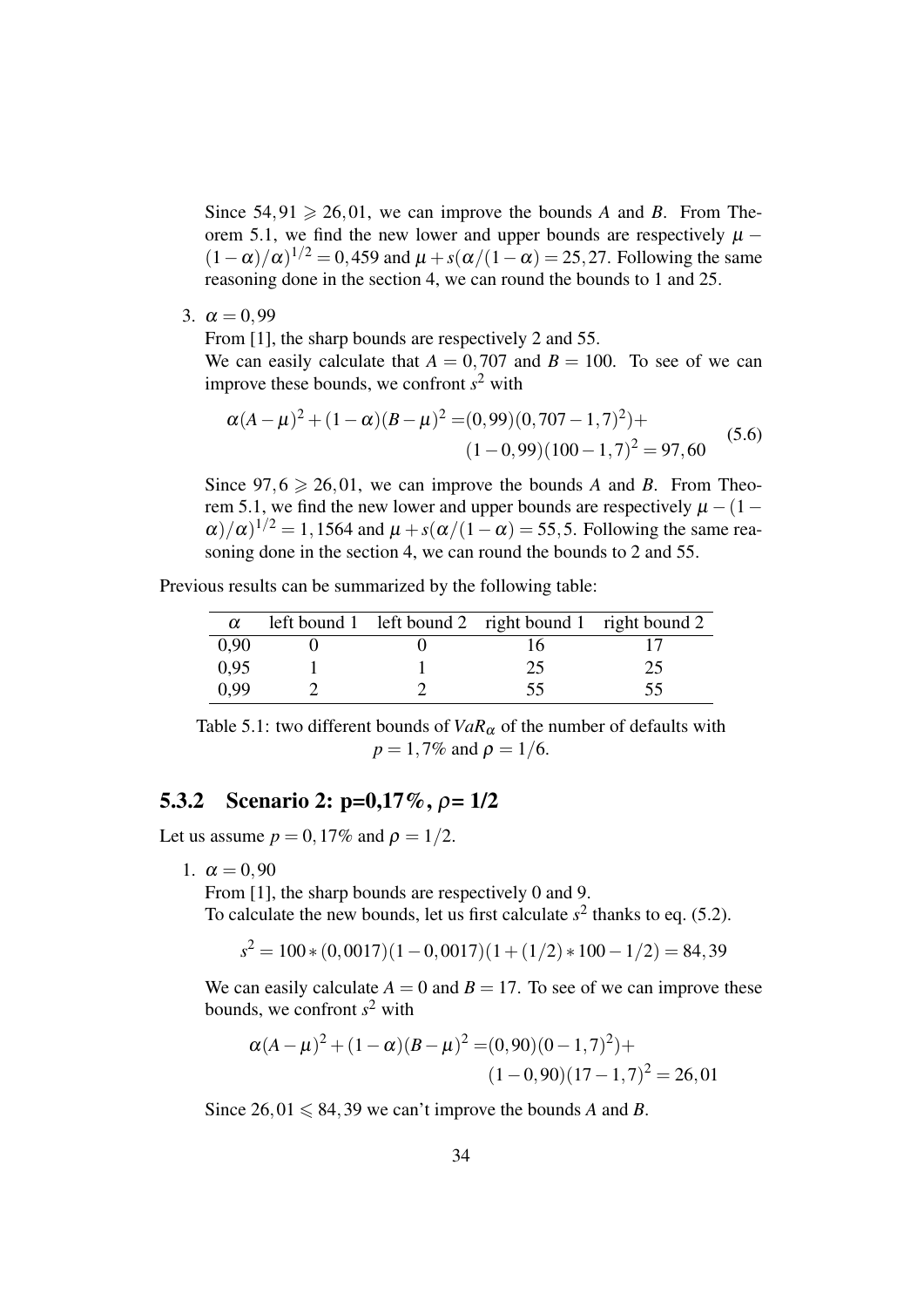#### 2.  $\alpha = 0.95$

From [1], the sharp bounds are respectively 0 and 25.

We can easily calculate  $A = 0$  and  $B = 34$ . To see if we can improve these bounds, we confront *s* <sup>2</sup> with:

$$
\alpha(A - \mu)^2 + (1 - \alpha)(B - \mu)^2 = (0,95)(0 - 1,7)^2) +
$$
  

$$
(1 - 0,95)(34 - 1,7)^2 = 54,91
$$

Since  $54,91 \le 84,39$  we can't improve the bounds *A* and *B*.

3.  $\alpha = 0.99$ 

From [1], the sharp bounds are respectively 1 and 93.

We can easily calculate that  $A = 0.707$  and  $B = 100$ . To see of we can improve these bounds, we confront  $s^2$  with

$$
\alpha(A - \mu)^2 + (1 - \alpha)(B - \mu)^2 = (0,99)(0,707 - 1,7)^2) +
$$
  
(1 - 0,99)(100 - 1,7)^2 = 97,60 (5.7)

Since  $97,6 \ge 84,39$ , we can improve the bounds *A* and *B*. From Theorem 5.1, we find the new lower and upper bounds are respectively  $\mu$  – (1 –  $\alpha$ / $\alpha$ )<sup>1/2</sup> = 0,78 and  $\mu$  +  $s(\alpha/(1-\alpha)$  = 93,1. Following the same reasoning done in the section 4, we can round the bounds to 1 and 93.

Previous results can be summarized by the following table:

| $\alpha$ |  | left bound 1 left bound 2 right bound 1 right bound 2 |    |
|----------|--|-------------------------------------------------------|----|
| 0.90     |  |                                                       |    |
| 0,95     |  | 25                                                    |    |
| 0.99     |  | $Q_3$                                                 | Q٦ |

Table 5.2: two different bounds of  $VaR_\alpha$  of the number of defaults with  $p = 1,7\%$  and  $\rho = 1/2$ .

Overall, what we notice from these examples is that when we manage to improve the bounds *A* and *B*, then the bounds given by Theorem 5.1 assume the same values as the sharp bounds found in paper [1].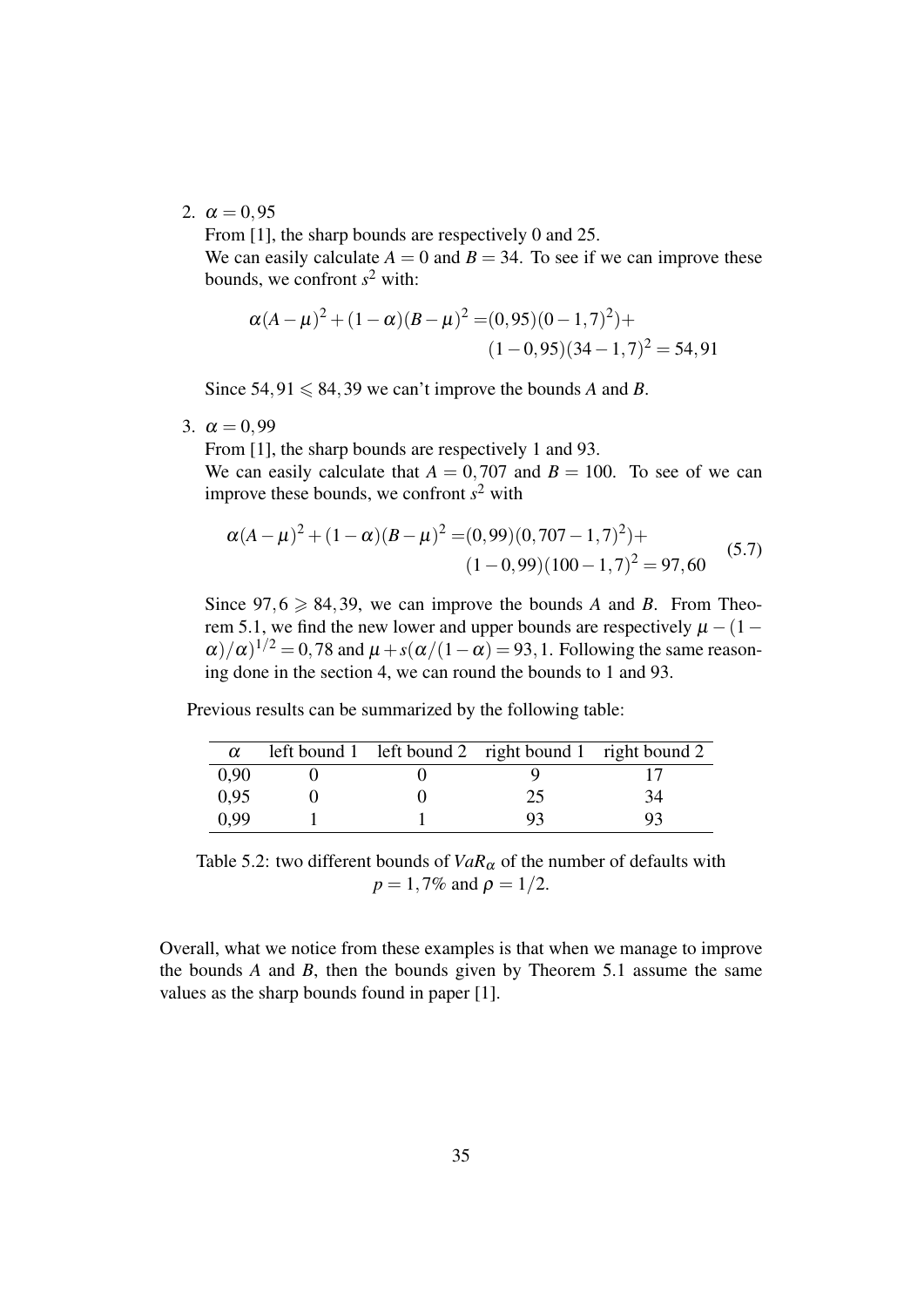### **6 Conclusions**

The purpose of this thesis was to compare two different couples of bounds of the Value-at-Risk of the total loss of a portfolio, with some underlying hypothesis. While in a first scenario we didn't take into account the correlation between defaults, in the second case we assumed there was between them a correlation  $\rho$ . Although it seemed the bounds given by the extremal rays were much finer, we could then realize that just in some cases they can improve the boundaries set by [2] (in particular, as we saw in chapter 4, bounds given by [1] are rarely better than the ones taken from [2] when no information on correlation is provided). The effectiveness of the bounds from [2] can be seen by two aspects. First, it's that they do not require the further hypothesis that the default vector is exchangeable. Secondly, they are more intuitive, and the calculation done in this specific case can be repeated in other cases, with other distributions of the variables  $X_i$ . On the other hand, it was worth remembering that only the bounds proposed in [1] are sharp, as they provide the exact maximum and minimum possible values of the Value-at-Risk.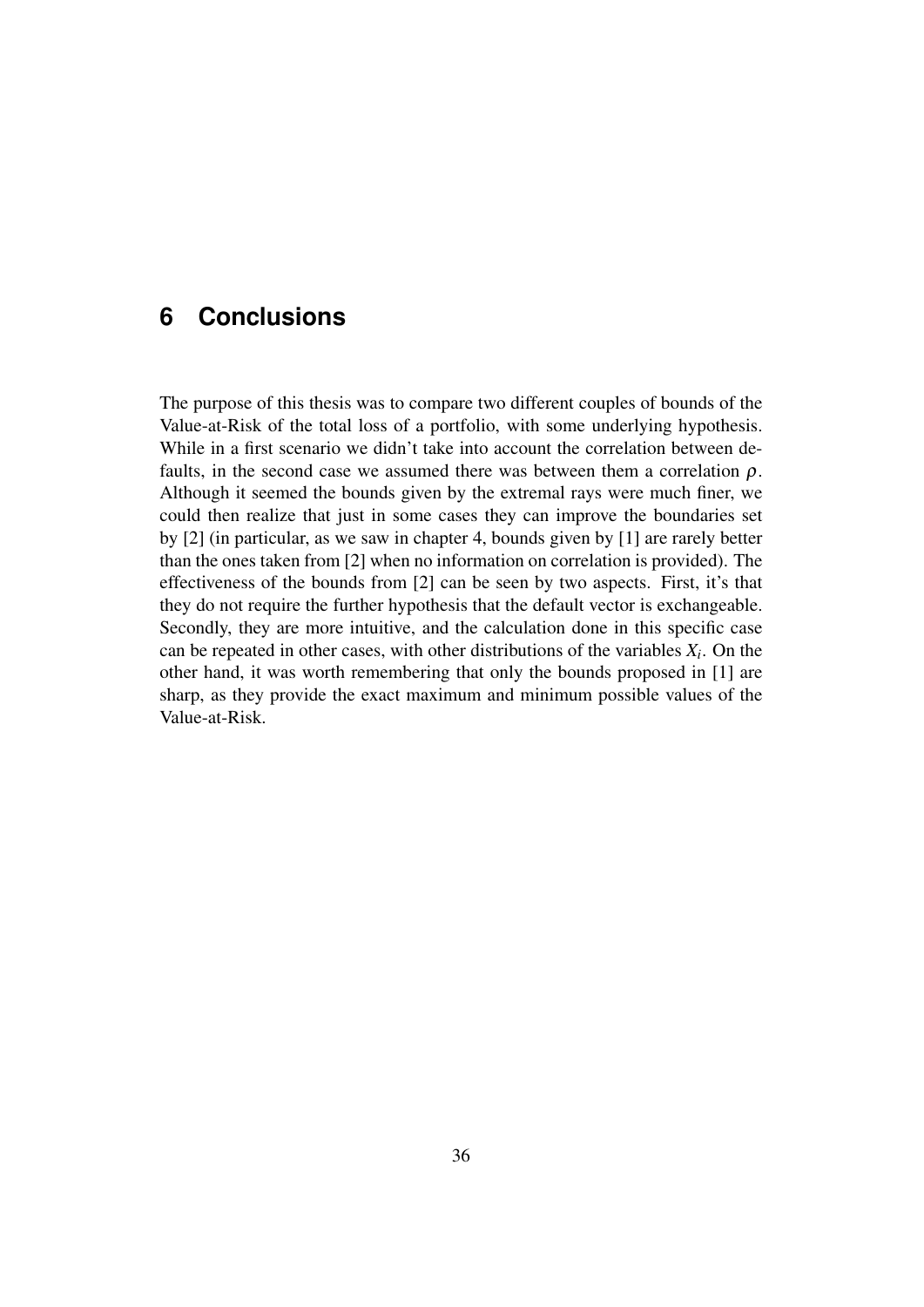#### **Bibliography**

[1] R. Fontana, E. Luciano, P. Semeraro, 2020, *Model Risk in Credit Risk*, Mathematical Finance, pp.1-27

[2] C. Bernard, L. Rüschendorf, S. Vanduffel, 2015, *Value-at-risk Bounds With Variance Constraints*, The Journal of Risk and Insurance, vol. 84, pp. 923-959

[3] A. Mcneil, R. Frey, P. Embrechts, 2005, *Quantitative Risk Management, Concept, Techniques and Tools*, Princeton University Press, pp. 1-24, pp. 34-36, pp. 327-354

[4] S. Johansson, T. Von Brömsen, 2011, *Modelling Dependent Defaults in Static Credit Portfolios*, Master thesis, Goteborg University

[5] S&P Global Ratings, 2019, *2019 Annual Global Corporate Default And Rating Transition Study*

[6] W. Kirsch, 2018, *An elementary proof of de Finetti's Theorem*, FernUniversität in Hagen, pp 1-2

[7] P. Diaconis, 1977, *Finite forms of de finetti's theorem on exchangeability*, Synthese 36 pp 271-281, Stanford University and Katholische Universitat Eichstat

[8] Value-at-risk. Available at https://en.wikipedia.org/wiki/Value\_at\_risk

[9] Common equity. Available at https://en.wikipedia.org/wiki/Common\_equity

[10] Financial crisis of 2007-2008. Available at https://en.wikipedia.org/wiki/Financial\_crisis\_of\_2007%E2%80%932008

[11] History of the Basel Committee. Available at www.bis.org/bcbs/history.htm#: :text=with20supervisory20standards.,Basel20I3A%20the%20Basel%20 - Capital%20Accord,focus20of20the20Committee's20activities.&text=The20 - 1988%20Accord20called%20for,by%20the%20end%20of%201992.

[12] The 2007-08 Financial Crisis in Review. Available at https://www.investo pedia.com/articles/economics/09/financial-crisis-review.-